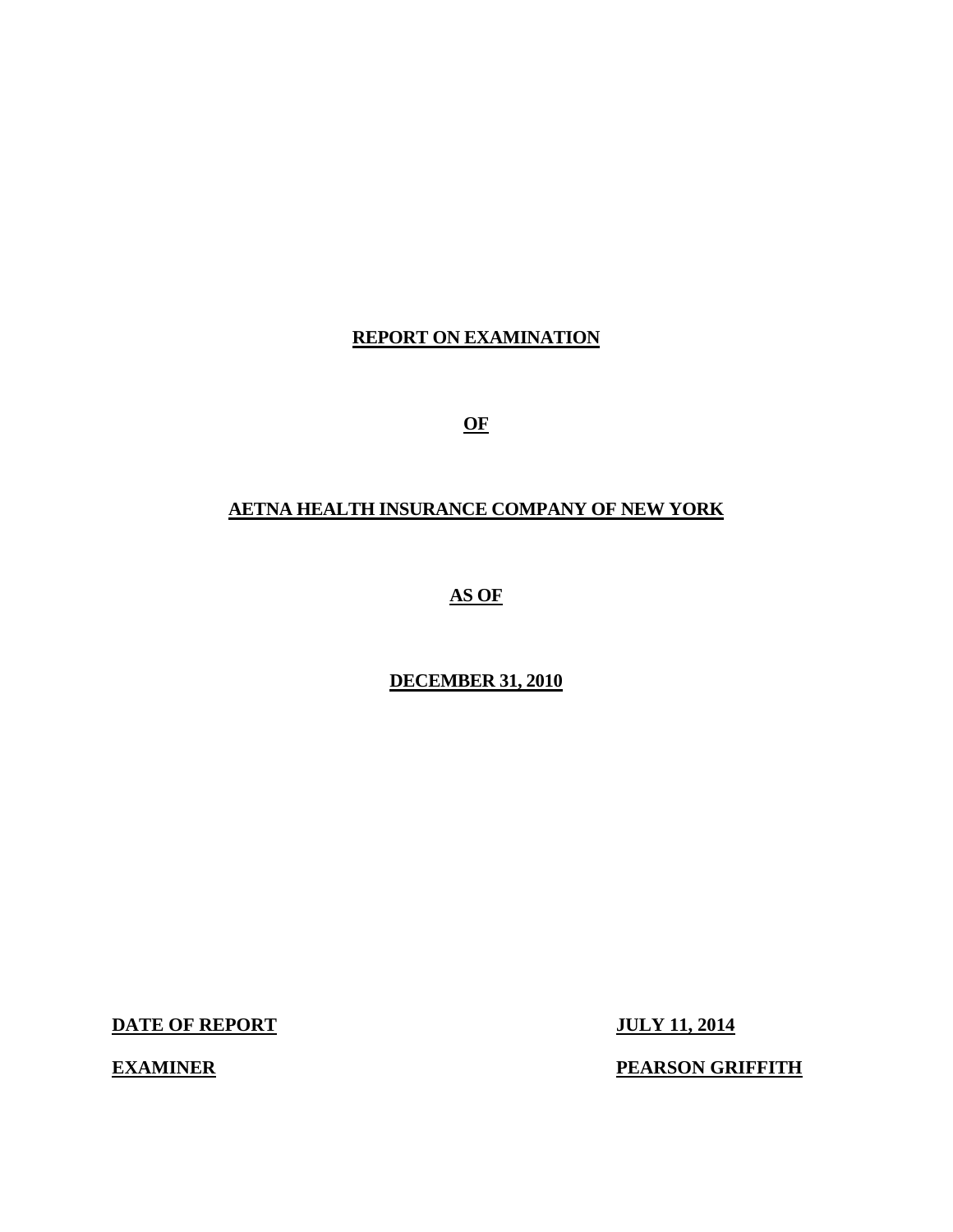## **TABLE OF CONTENTS**

| <u>ITEM NO.</u>  |                                                                                                                                                                  | PAGE NO.             |
|------------------|------------------------------------------------------------------------------------------------------------------------------------------------------------------|----------------------|
| 1.               | Scope of the examination                                                                                                                                         | 3                    |
| 2.               | Description of the Company                                                                                                                                       | 5                    |
|                  | Corporate governance<br>А.<br>Territory and plan of operation<br><b>B.</b><br>C. Reinsurance                                                                     | 7<br>11<br>12        |
|                  | Holding company system<br>D.<br>Significant operating ratios<br>Е.<br>Investment activities<br>$F_{\cdot}$                                                       | 12<br>16<br>17       |
|                  | G. Enterprise risk management ("ERM")<br>H.<br>Information technology<br>Provider/IPA arrangements and risk sharing<br>I.<br>Accounts and records<br>$J_{\cdot}$ | 17<br>19<br>23<br>24 |
| 3.               | <b>Financial statements</b>                                                                                                                                      | 27                   |
|                  | <b>Balance</b> sheet<br>$A_{\cdot}$<br><b>B.</b><br>Statement of revenue and expenses and capital                                                                | 27                   |
|                  | and surplus                                                                                                                                                      | 28                   |
| $\overline{4}$ . | Claims unpaid                                                                                                                                                    | 30                   |
| 5.               | Compliance with prior report on examination                                                                                                                      | 31                   |
| 6.               | Summary of comments and recommendations                                                                                                                          | 32                   |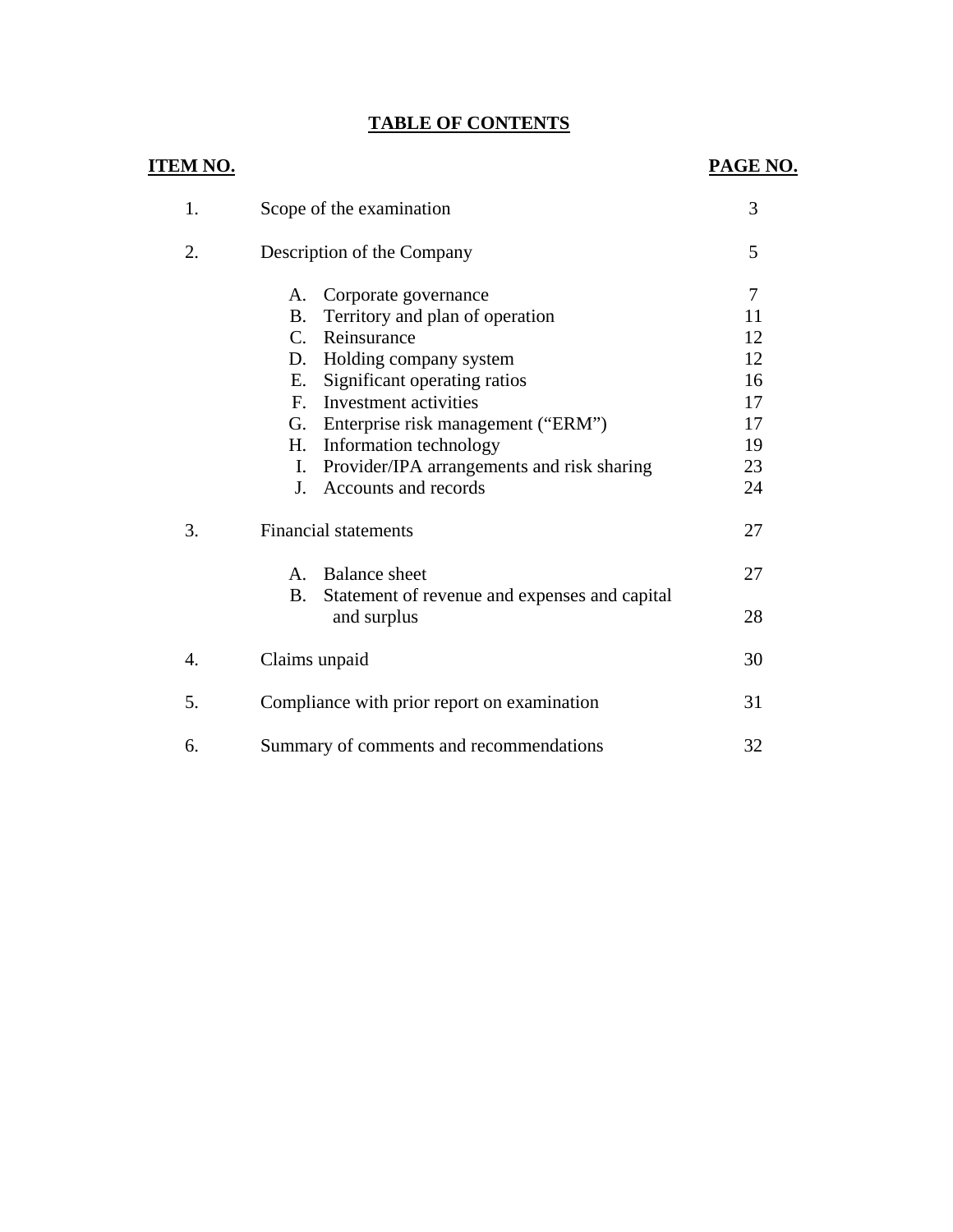

## NEW YORK STATE **DEPARTMENT**of CIAL SERVICES

Andrew M. Cuomo Benjamin M. Lawsky Governor Superintendent and Superintendent Superintendent Superintendent Superintendent Superintendent Superintendent

July 11, 2014

Honorable Benjamin M. Lawsky Superintendent of Financial Services Albany, New York 12257

Sir:

Pursuant to the requirements of the New York Insurance Law and acting in accordance with the instructions contained in Appointment Number 30713, dated April 29, 2011, attached hereto, I have made an examination into the condition and affairs of Aetna Health Insurance Company of New York, an accident and health insurance company licensed pursuant to the provisions of Article 42 of the New York Insurance Law, as of December 31, 2010, and respectfully submit the following report thereon.

The examination was conducted at the home office of Aetna Health Insurance Company of New York, located at 151 Farmington Avenue, Hartford, Connecticut.

Wherever the designations "AHIC" or the "Company" appear herein, without qualification, they should be understood to indicate Aetna Health Insurance Company of New York.

Wherever the designations "Aetna" or the "Parent" appear herein, without qualification, they should be understood to indicate Aetna Inc., the ultimate parent of the Company.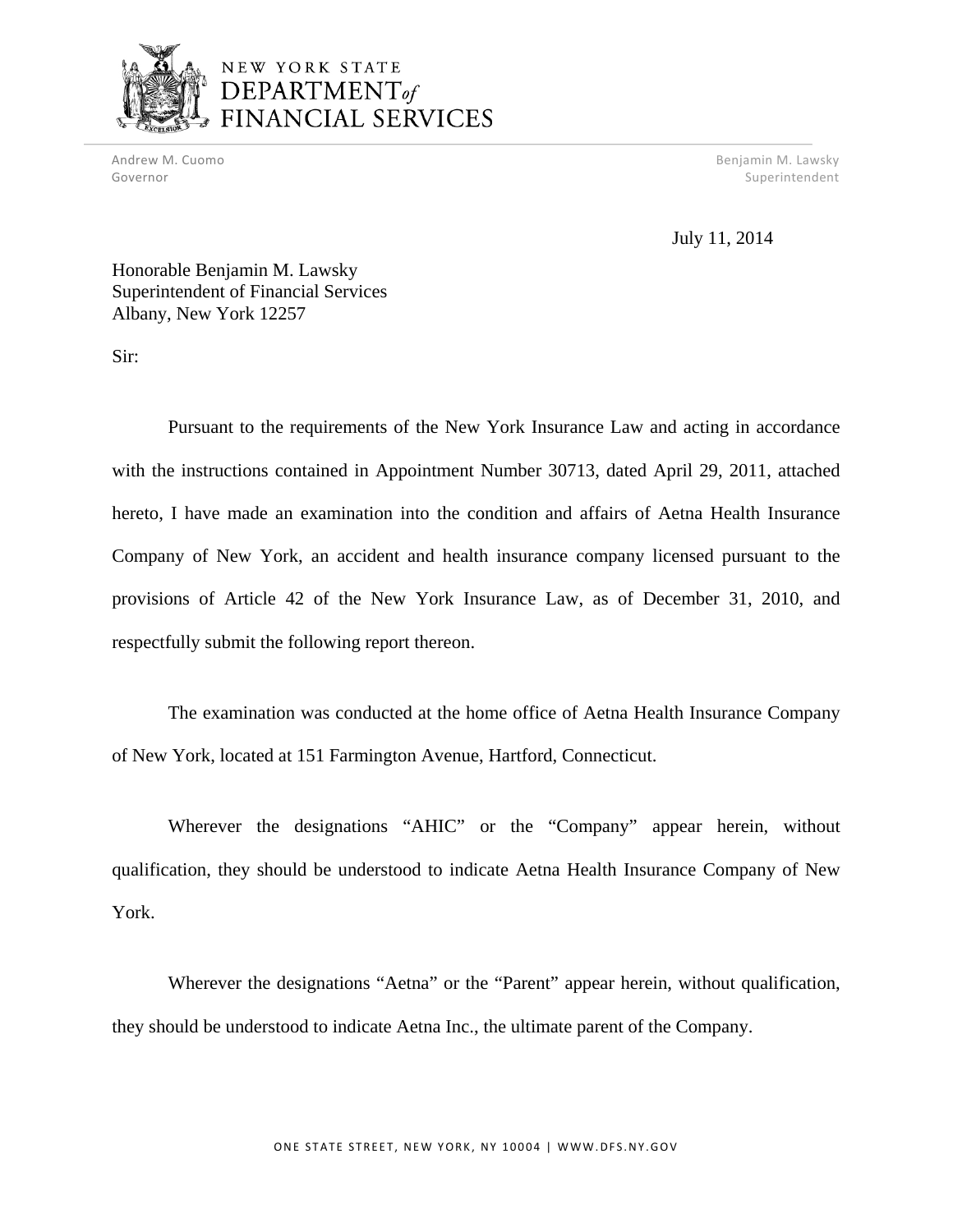Wherever the designation "AHI" appears herein, without qualification, it should be understood to indicate Aetna Health Inc., a health maintenance organization licensed pursuant to Article 44 of the New York Public Health Law and an affiliate of AHIC.

Wherever the designation the "Department" appears herein, without qualification, it should be understood to indicate the New York State Department of Financial Services.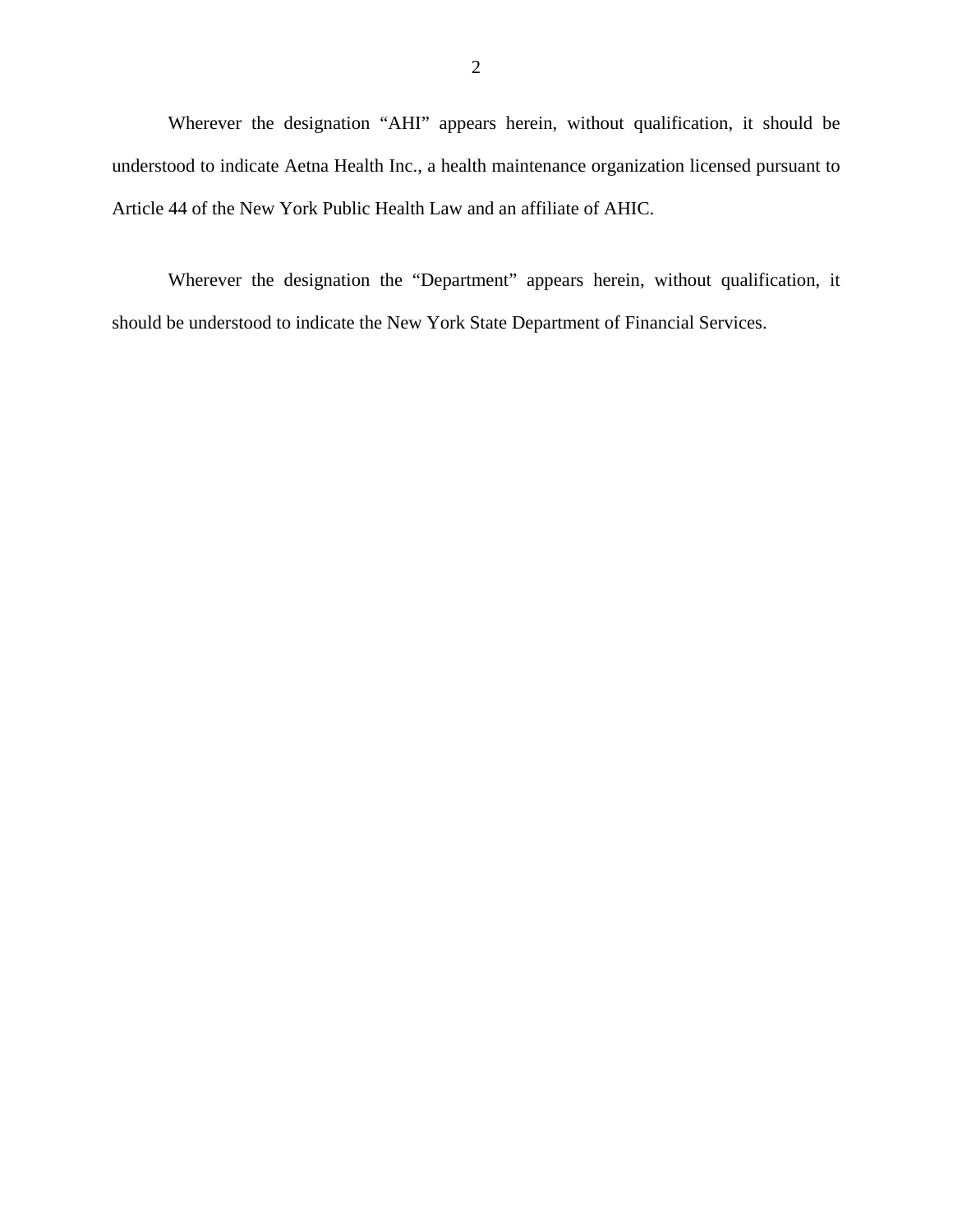#### **1. SCOPE OF THE EXAMINATON**

The previous examination was conducted as of December 31, 2005. This examination was a financial examination as defined in the National Association of Insurance Commissioners ("NAIC") *Financial Condition Examiners Handbook* (the "Handbook"), and it covers the fiveyear period from January 1, 2006 through December 31, 2010. The examination was conducted observing the guidelines and procedures in the Handbook, and where deemed appropriate by the examiners, transactions occurring subsequent to December 31, 2010 were also reviewed.

The examination was conducted on a risk-focused basis in accordance with the provisions of the Handbook, which provides guidance for the establishment of an examination plan based on the examiner's assessment of risk in the Company's operations and utilizes that evaluation in formulating the nature and extent of the examination. The risk-focused examination approach was included in the Handbook for the first time in 2007; thus, this was the first such type of examination of the Company. The examiner planned and performed the examination to evaluate the Company's current financial condition, as well as to identify prospective risks that may threaten the future solvency of Aetna Health Insurance Company of New York.

The examiner identified key processes, assessed the risks within those processes and assessed the internal control systems and procedures used to mitigate those risks. The examination also included an assessment of the principles used and significant estimates made by management, an evaluation of the overall financial statement presentation, and determined management's compliance with the Department's statutes and guidelines, Statutory Accounting Principles, as adopted by the Department, and annual statement instructions.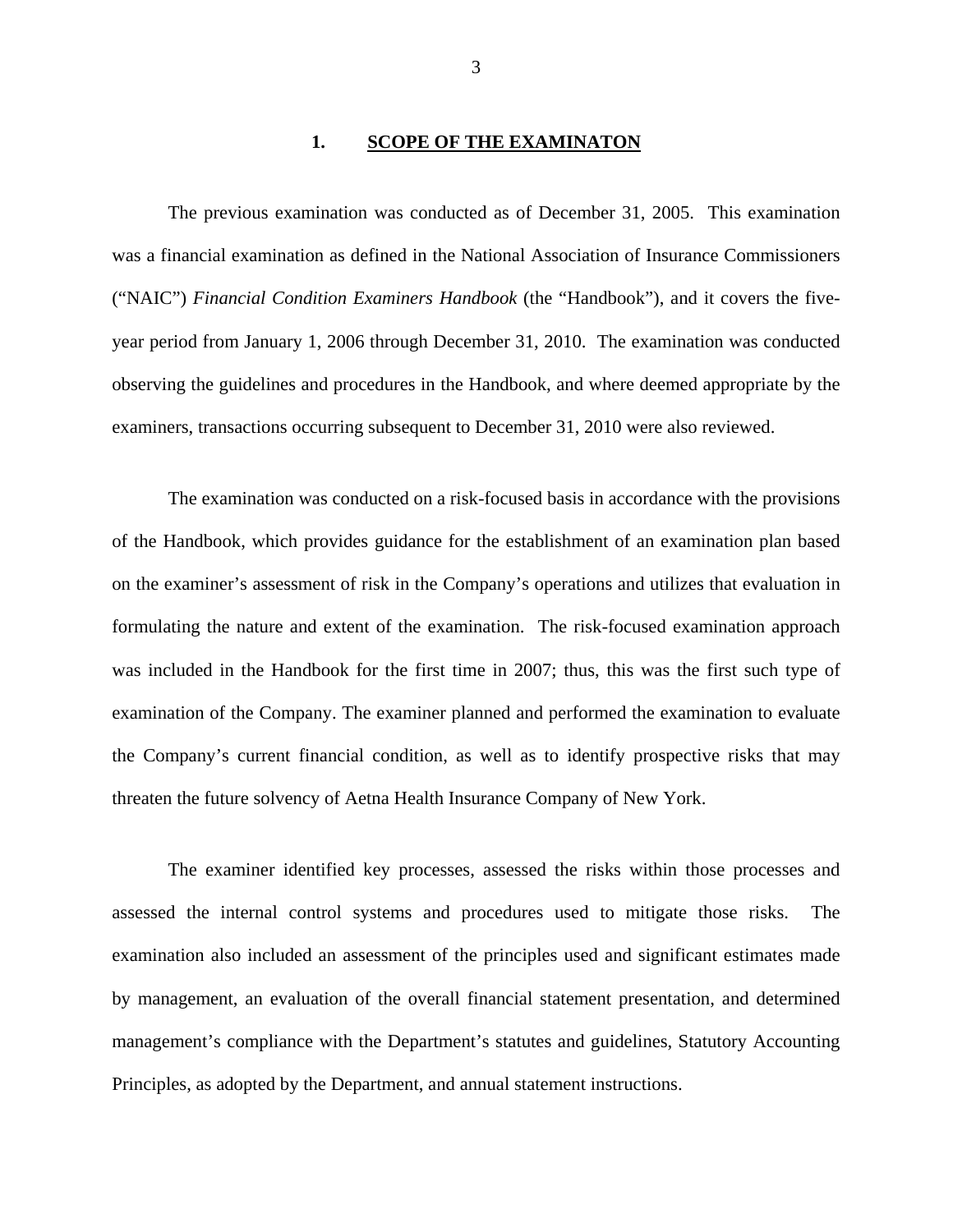Information concerning the Company's organizational structure, business approach and control environment was utilized to develop the examination approach. The examination evaluated the Company's risks and management activities in accordance with the NAIC's nine branded risk categories. These categories are as follows:

- Pricing/Underwriting
- Reserving
- Operational
- Strategic
- Credit
- Market
- Liquidity
- Legal
- Reputational

The Company was audited annually, for the years 2006 through 2010, by the accounting firm of KPMG, LLP. The Company received an unqualified opinion in each of those years. Certain audit work papers of KPMG were reviewed and relied upon in conjunction with this examination. The Company has an internal audit department which has been given the task of assessing AHIC's internal control structure. A review was also made of the Company's Enterprise Risk Management program.

This report on examination is confined to financial statements and comments on those matters which involve departures from laws, regulations or rules, or which require explanation or description.

A review was also made to ascertain what action was taken by the Company with regard to comments contained in the prior report on examination.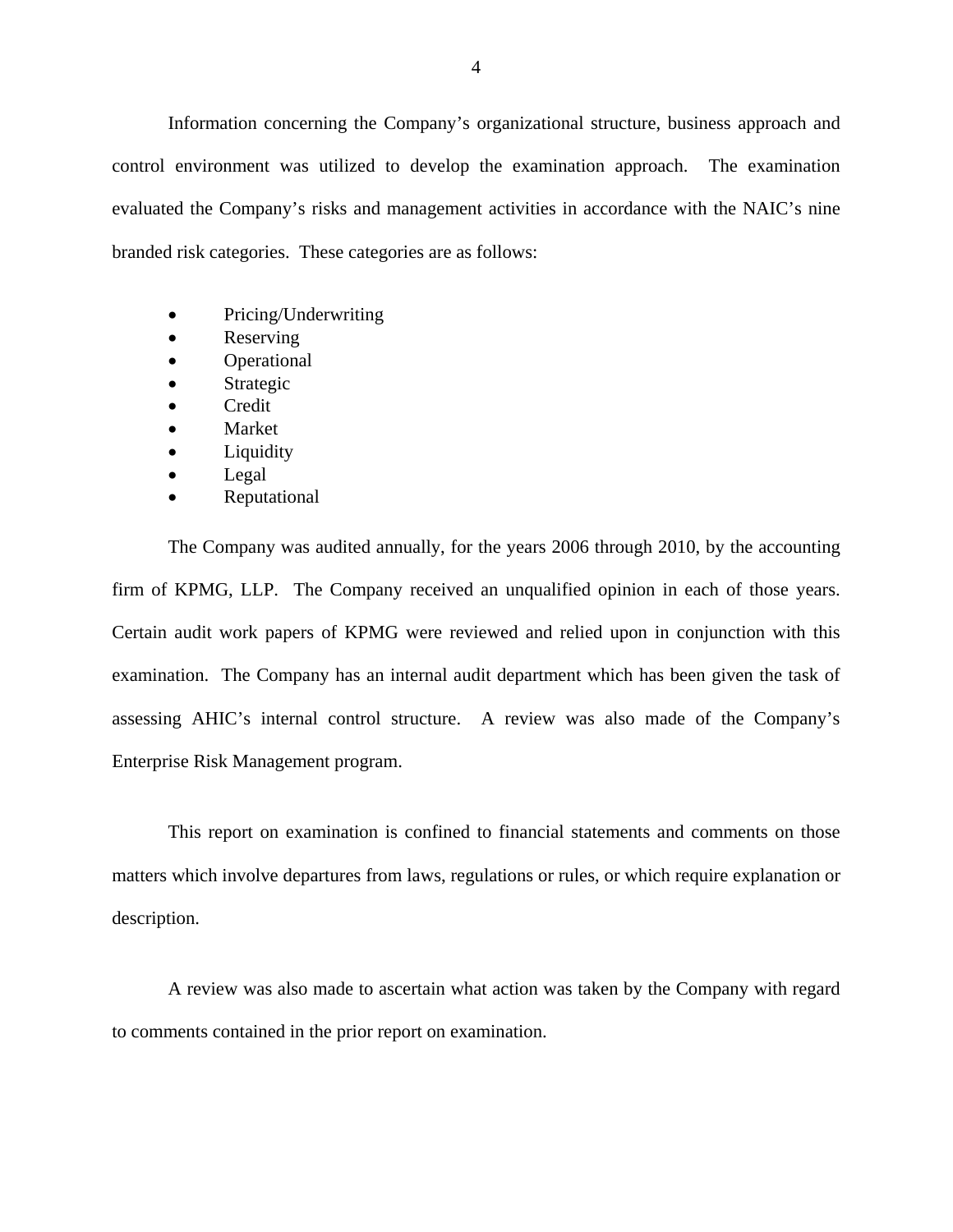Members of AHIC also have contracts with Aetna Health Inc. under the "in-network" benefits of their contracts.

A concurrent examination regarding the financial condition of Aetna Health Inc. was performed as of December 31, 2010, and a separate financial report on examination was issued thereon.

 these entities will be issued thereon. Additionally, a separate market conduct examination was conducted as of December 31, 2011 to review the manner in which Aetna Health Inc., Aetna Health Insurance Company of New York and Aetna Life Insurance Company conducted their business practices and fulfilled their contractual obligations to policyholders and claimants. A separate market conduct report for

#### **2. DESCRIPTION OF THE COMPANY**

 primarily related to the sale of Aetna's non-referred Quality Point-of-Service (QPOS) product. Aetna Health Insurance Company of New York is a subsidiary of Aetna Inc., a publicly traded company. AHIC's business is composed solely of group health insurance business QPOS is a dual contract point-of-service product where the in-network benefits are covered by Aetna Health Inc. (a New York HMO) and the out-of-network benefits are covered by AHIC.

The Company was incorporated under the laws of the State of New York on April 19, 1985, as Adirondack Life Insurance Company (Adirondack) and was licensed to transact an insurance business in the State of New York on August 29, 1986.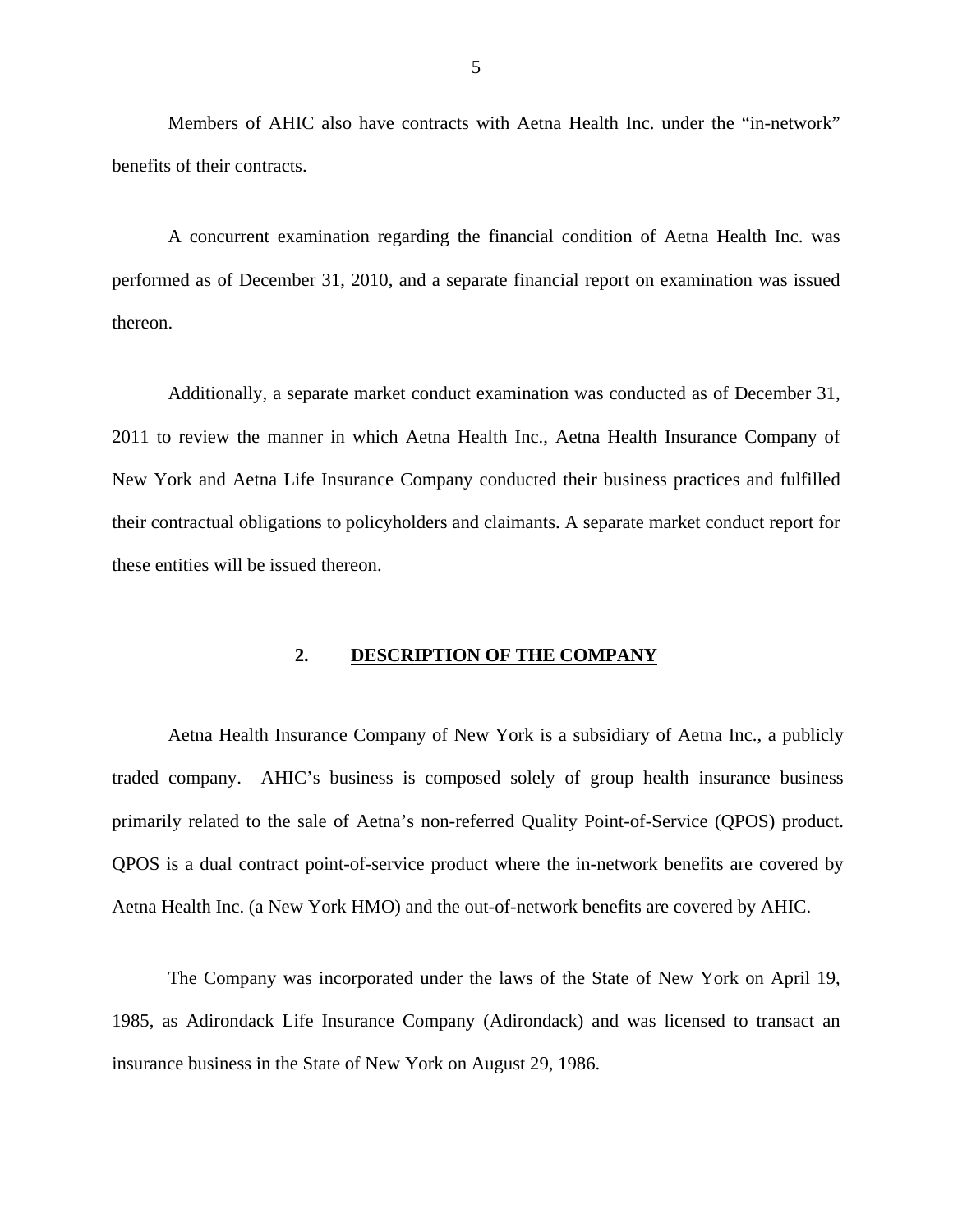On July 31, 1990, U.S. Healthcare Inc., a Pennsylvania corporation (U.S. Healthcare) and the Company's parent at that time, purchased 100% of the common stock of Adirondack from Pacific Western Holding Company. On October 26, 1990, the Company amended its charter to change its name to U.S. Health Insurance Company (a New York Corporation) and to remove its life and annuity writing authority. The Company was licensed, effective October 26, 1990, and authorized to write accident and health insurance, as defined in Section  $1113(a)(3)$  of the New York Insurance Law.

On July 19, 1996, U.S. Healthcare merged with Aetna Life and Casualty Company, pursuant to an Agreement and Plan of Merger dated March 30, 1996. Aetna Inc., a Connecticut corporation, was incorporated on March 25, 1996, for the purpose of effectuating the merger and became the sole owner of the two companies, effective July 19, 1996. After the merger, U.S. Healthcare, Inc. became a subsidiary of Aetna Inc. and its name was changed to Aetna U.S. Healthcare, Inc. (Aetna U.S. Healthcare). Aetna U.S. Healthcare, the parent company of numerous HMOs, was one of the core businesses of Aetna Inc. The others were insurance and financial services, both domestic and international.

On December 13, 2000, Aetna Inc. sold its financial services and international businesses to ING Groep N.V. and at the same time spun off its health care business to shareholders. Concurrent with the spin-off, Aetna U.S. Healthcare, Inc. (a Pennsylvania corporation) became the ultimate parent company and was renamed Aetna Inc.

The Company's name was changed from U.S. Health Insurance Company to Aetna Health Insurance Company of New York, effective May 8, 2002. The Company's name change, as reflected in its charter, was approved by its board of directors and by the Department.

6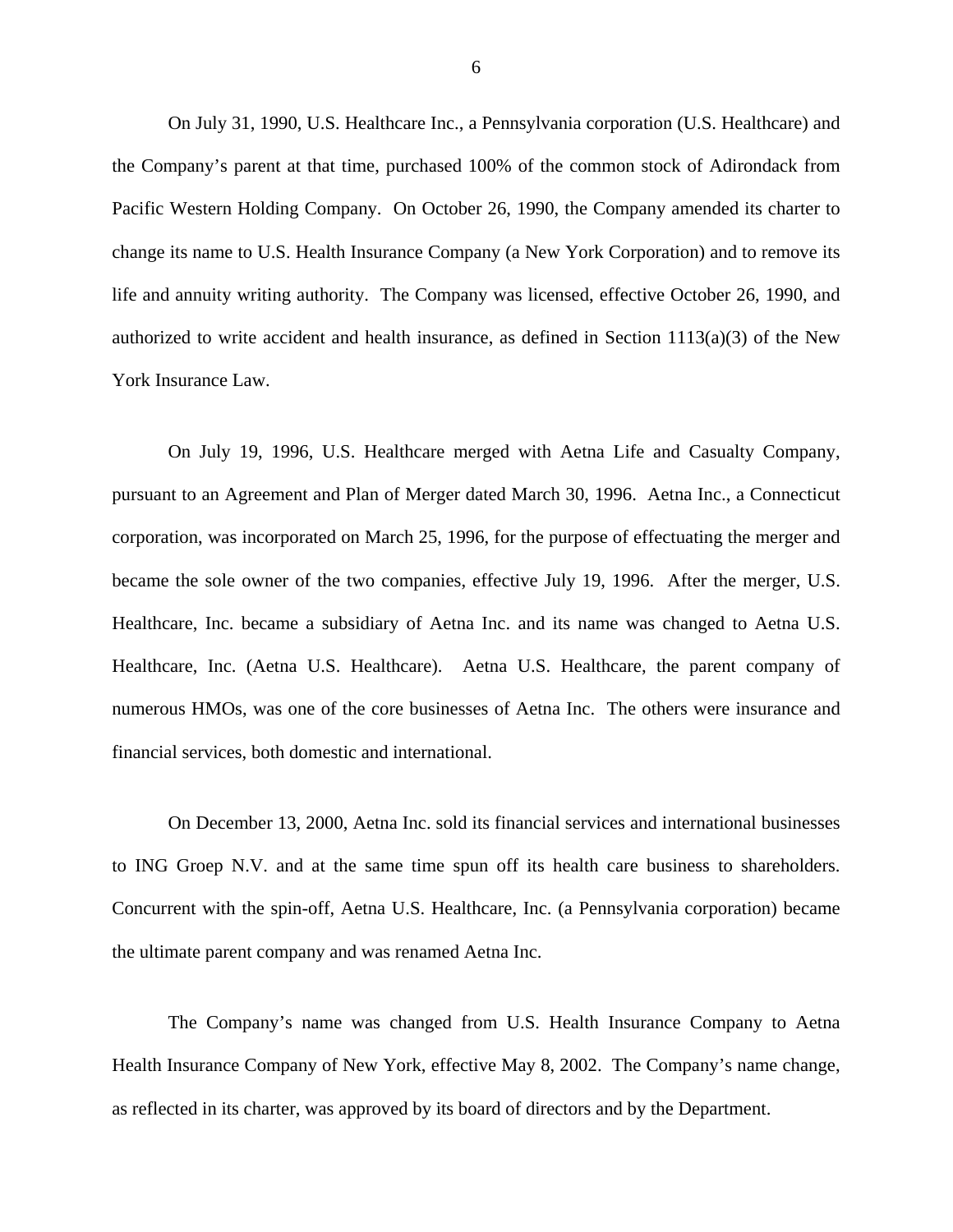<span id="page-8-0"></span>The Company, at December 31, 2010, had issued 200,000 shares of common stock, \$10 par value, outstanding and issued to Aetna Inc. There was no change to this capital structure during the period under examination.

#### A. Corporate Governance

Pursuant to the Company's charter and by-laws that were in effect during the period under examination, management of the Company is to be vested in a board of directors consisting of not less than thirteen or more than twenty-one members. Article III, Section 1 of the Company's by-laws states, in part:

> "The affairs and business of the Corporation shall be conducted and managed by a Board of Directors consisting of not less than thirteen or more than twenty-one directors, who shall hold office for the term of one year and until their successors are elected and qualify…"

A review of the minutes of meetings held during the examination period indicated that the board of directors consisted of thirteen members until November 1, 2010, when one member was removed from the board but was not replaced. In addition, a review of the Company's filed December, 31, 2010 annual statement and the minutes of subsequent board meetings indicated that the board consisted of only twelve members.

It is recommended that the Company comply with Article III, Section 1 of its by-laws by ensuring that the board is composed of the requisite number of directors.

On May 9, 2011, AHIC as authorized by the unanimous written consent of the board of directors, in lieu of a meeting, and by the written consent of the sole shareholder of all the shares of the corporation issued and outstanding and entitled to vote, amended Article IV of its Declaration and Certificate of Incorporation and Charter, to read as follows: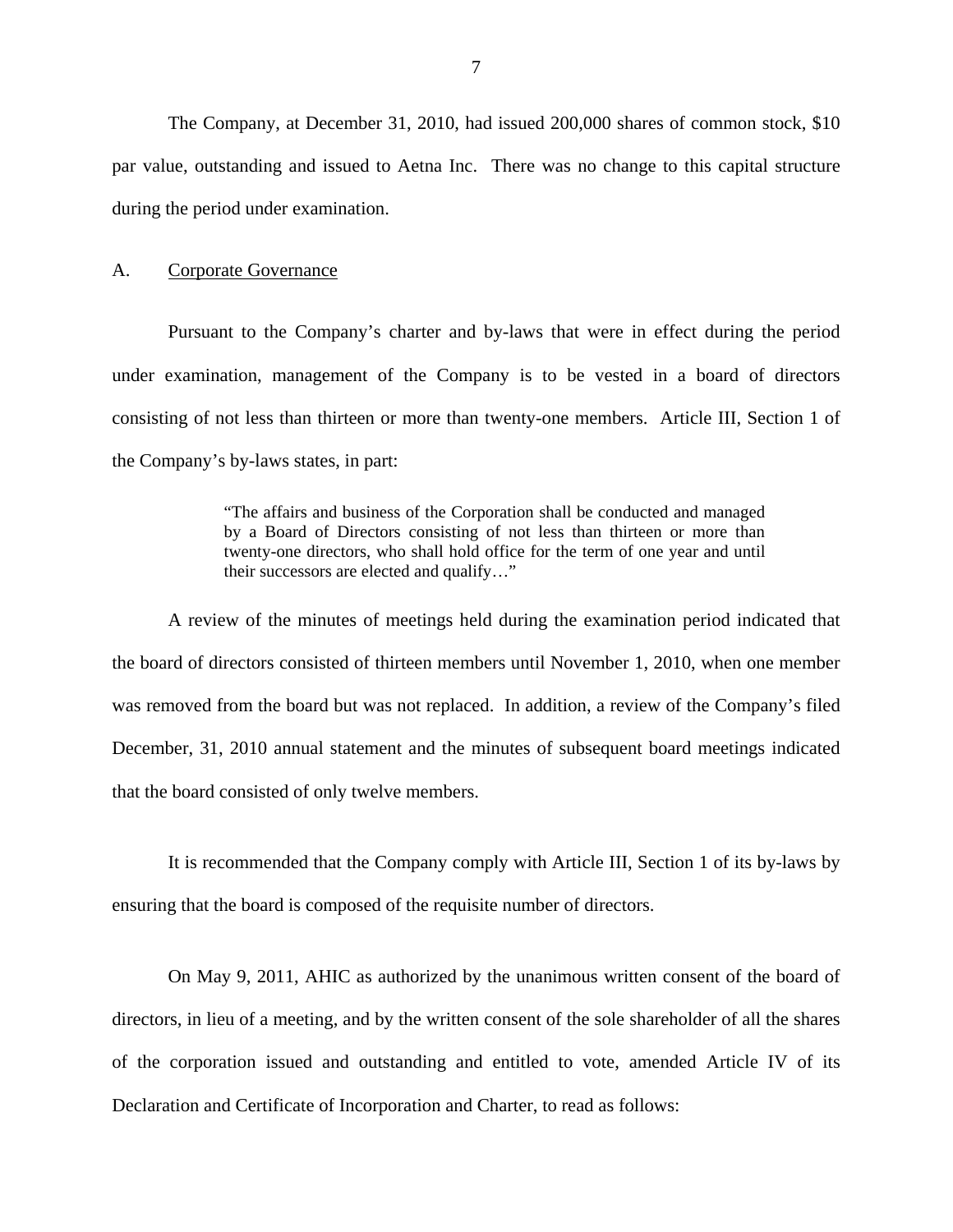"The Board of Directors shall consist of not less than seven nor more than twelve members. Each director shall be at least eighteen years of age and at all times a majority shall be citizens and residents of the United States and not less than three shall be residents of this State…"

As of December 31, 2010, the Company's board of directors consisted of the following

#### members:

| members: |                                                            |                                                           |
|----------|------------------------------------------------------------|-----------------------------------------------------------|
|          | <b>Name and Residence</b>                                  | <b>Principal Business Affiliation</b>                     |
|          | Elaine Rose Confrancesco<br>Tolland, Connecticut           | Head of Treasury Services,<br>Aetna Inc.                  |
|          | Dale Frances Cook<br>Hackensack, New Jersey                | Finance Director, ASM,<br>Aetna Life Insurance Company    |
|          | <b>Michael Sebastian Costa</b><br>New York, New York       | Network Market Head,<br>Aetna Inc.                        |
|          | Terry Joseph Golash<br>New York, New York                  | Medical Director,<br>Aetna Inc.                           |
|          | <b>Richard Borden Harris</b><br>South Windsor, Connecticut | Head of Medical Economics, Northeast Region<br>Aetna Inc. |
|          | <b>William Robert Jones</b><br>Cromwell, Connecticut       | Actuary,<br>Aetna Inc.                                    |
|          | David Francis Kobus<br>Port Washington, New York           | Region Head of Network,<br>Aetna Inc.                     |
|          | David Michael Lasaracino<br>Summit, New Jersey             | Vice President – Sales and Service,<br>Aetna Inc.         |
|          | <b>John Andrew Lawrence</b><br>Flanders, New Jersey        | Northeast Region Head of Sales,<br>Aetna Inc.             |
|          | <b>Steve George Logan</b><br>Chappaqua, New York           | Regional Vice President,<br>Aetna Health Inc.             |
|          | David Bradley Morse<br>West Hartford, Connecticut          | Vice President,<br>Aetna Inc.                             |
|          | Joseph Anthony Scibilia<br>Norton, Massachusetts           | Regional Vice President,<br>Aetna Inc.                    |
|          |                                                            |                                                           |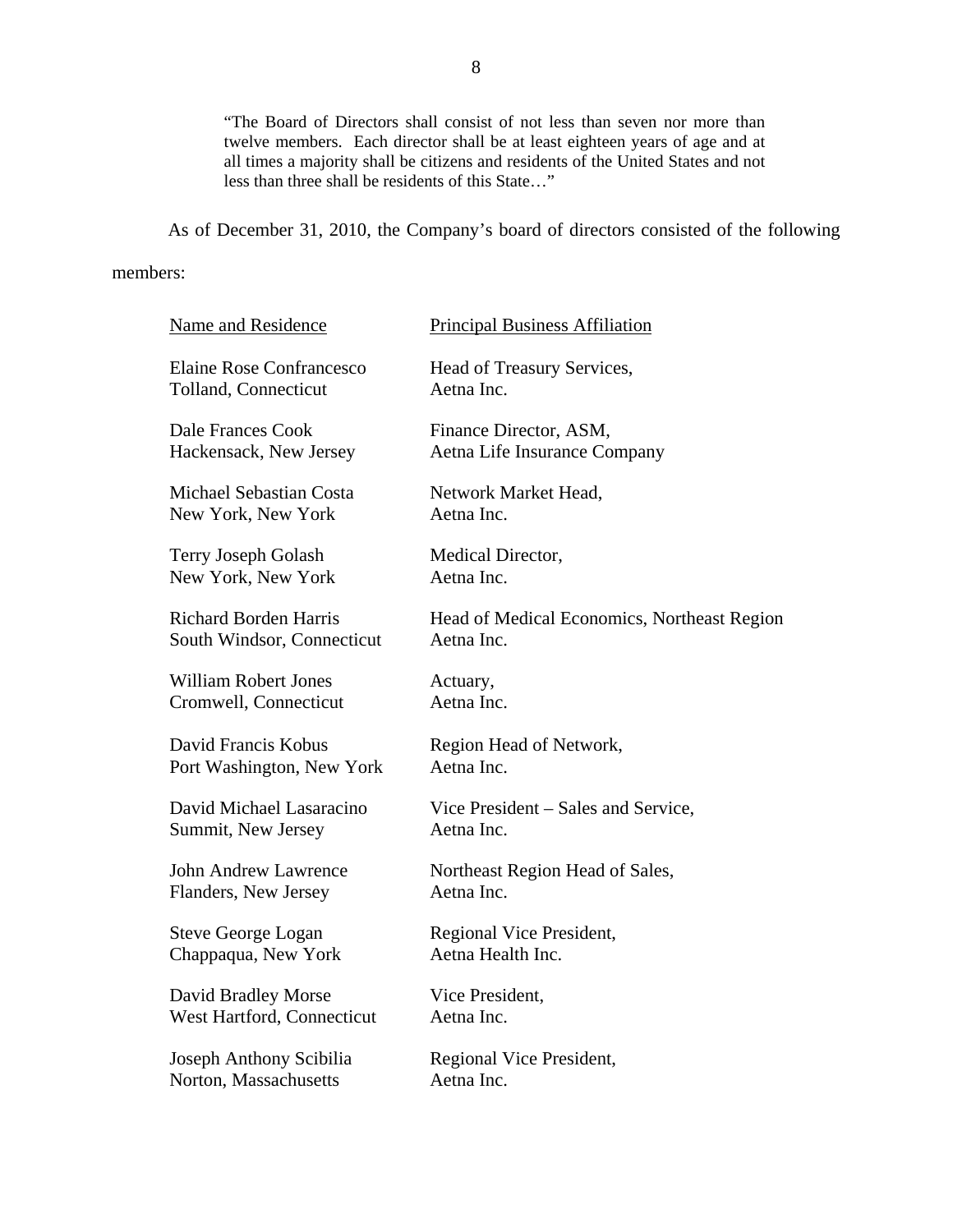The minutes of all meetings of the board of directors and committees thereof held during the examination period were reviewed. The review revealed that management reviewed reports that were essential to the operations of the Company and that the Company was in compliance with the certification requirements of Department Circular Letter No. 9 (1999).

The review of the minutes of the board of directors' meetings indicated that one director attended only two of the six meetings which he was eligible to attend during the examination period, while another director failed to attend any of the meetings which he was eligible to attend during the examination period. In addition, the examiner noted that the Company failed to record in the minutes the legal names of certain members of the board of directors. Some names did not match the names of the board of directors listed in the jurat page of the company's annual statement. This condition could lead to an incorrect conclusion regarding the actual number of elected board members, as well as their attendance at board meetings.

It is recommended that the Company record the legal names of its board members in the board of directors' minutes.

Members of the board have a fiduciary responsibility and must evince an ongoing interest in the affairs of the insurer. It is essential that board members attend meetings consistently and set forth their views on relevant matters so that appropriate decisions may be reached by the board. Board members who fail to attend at least one-half of the regular meetings do not fulfill such criteria. Board members who are unable or unwilling to attend meetings consistently should resign or be replaced.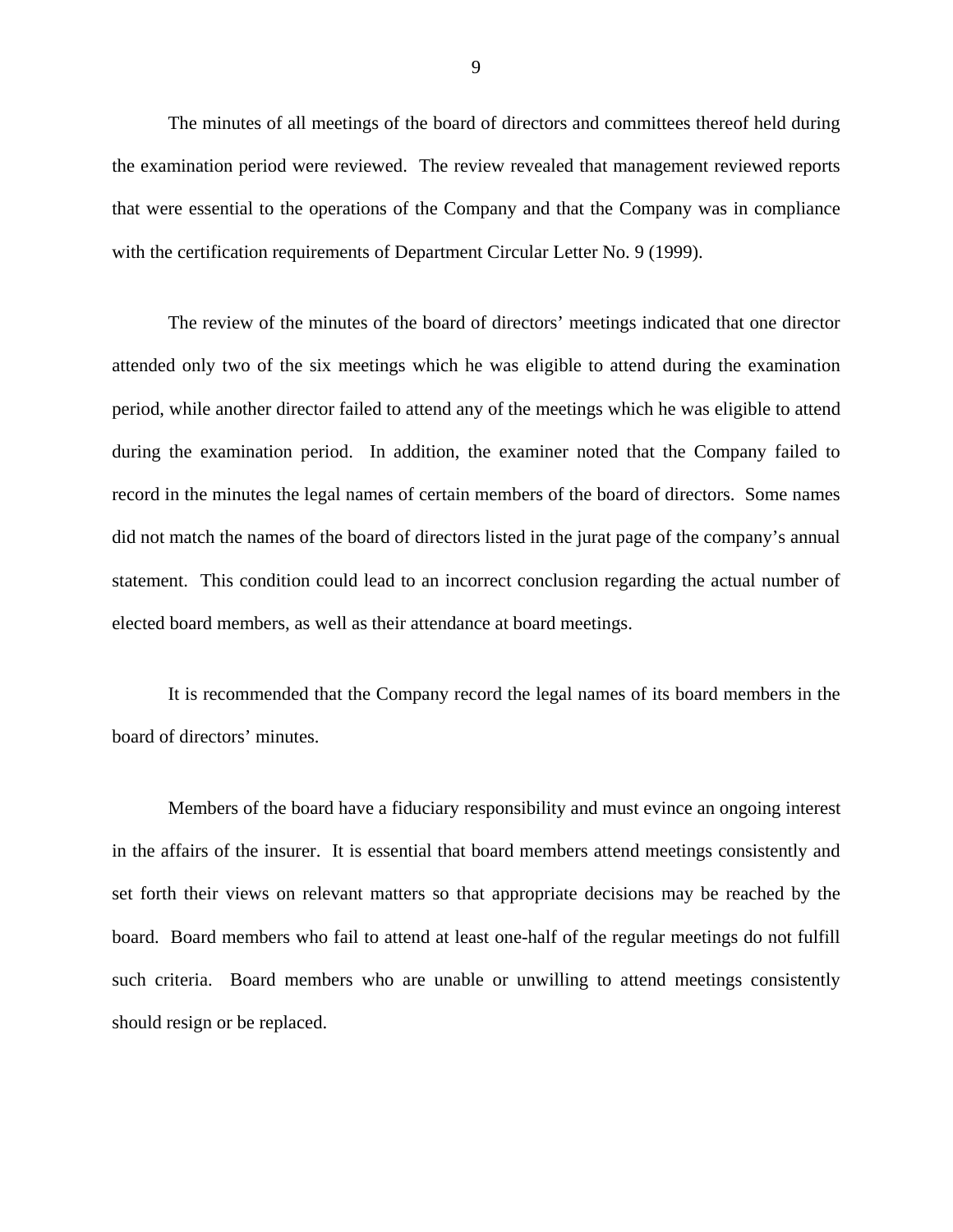It is recommended that board members who do not fulfill their fiduciary responsibility to the Company by attending the majority of board meetings, resign or be replaced by the Company.

It was noted that the above recommendation was also made in the previous report on examination and that the aforementioned two board members were among those who failed to attend at least 50% of the meetings for which they were eligible to attend during the previous examination period.

It was noted that in 2008 the board convened only one meeting instead of at least two, as required by its by-laws. Article III, Section 3 of the Company's by-laws states, in part:

> "…The Board of Directors shall hold an annual meeting, without notice, immediately after the annual meeting of shareholders or within ten calendar days thereafter upon one day's notice in the manner provided herein. Meetings of the Board of Directors shall take place, in addition to the annual meeting, on at least a semi-annual basis and additional meetings may be established by a resolution adopted by the Board..."

It is recommended that the Company comply with Article III, Section 3 of its by-laws, by

ensuring that it convenes the requisite number of board of directors' meetings.

At December 31, 2010, the principal officers of the Company were as follows:

| Name                                           | Title                                                   |
|------------------------------------------------|---------------------------------------------------------|
| Steven George Logan                            | President and Chief Executive Officer                   |
| Gregory Stephen Martino<br>Jennifer Anne Palma | Secretary<br>Principal Financial Officer and Controller |
| Elaine Rose Confrancesco                       | Treasurer                                               |
| Michael William Fedyna                         | Actuary                                                 |
| Dawn Marie Schoen                              | <b>Assistant Controller</b>                             |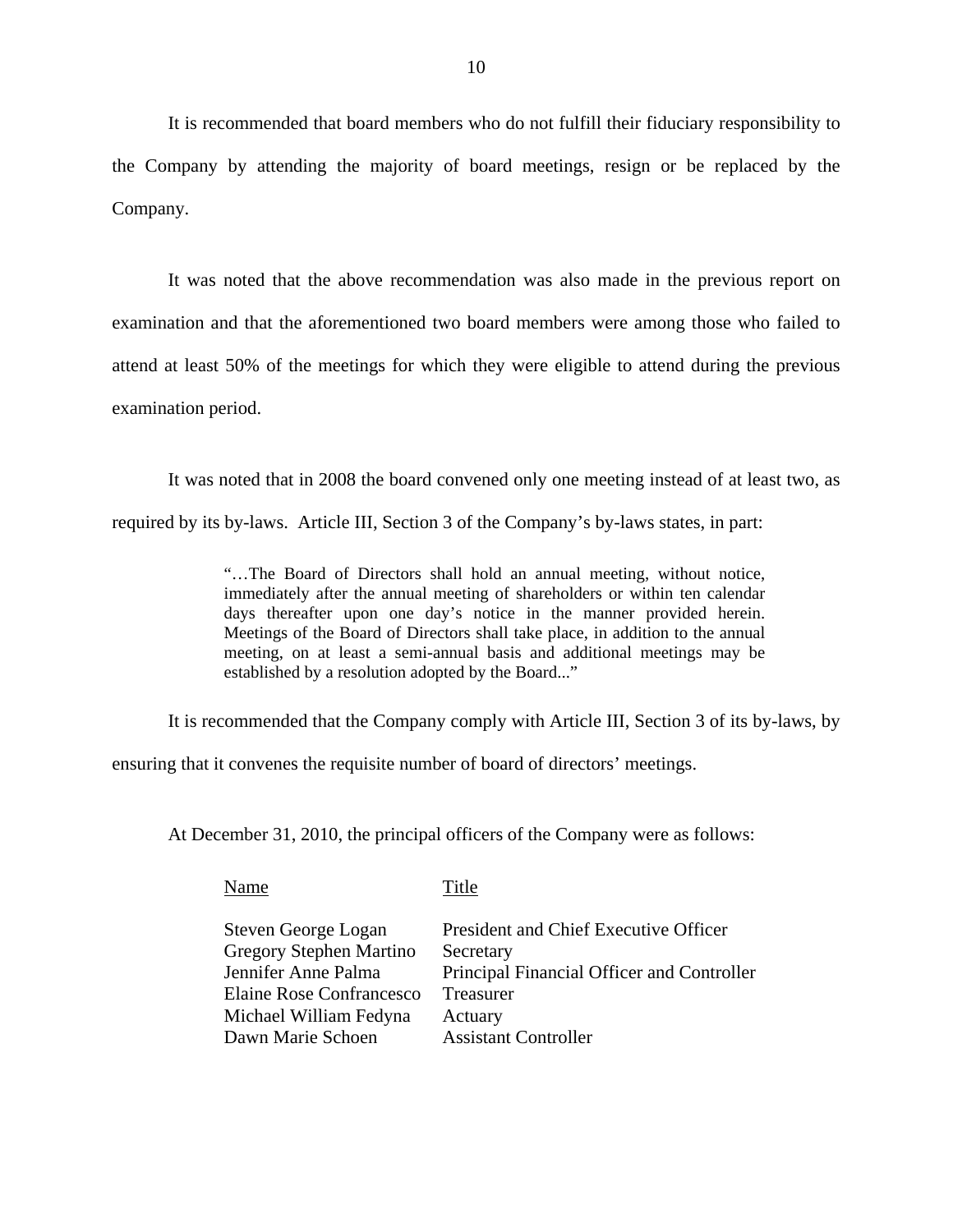#### B. Territory and Plan of Operation

As of December 31, 2010, the Company was licensed to write accident and health insurance as defined in Section 1113(a)(3) of the New York Insurance Law.

AHIC's business is comprised solely of premiums generated from the out-of-network component of the point-of-service (POS) product sold by its HMO affiliate, Aetna Health Inc., which covered the in-network component of the POS product.

Total enrollment declined significantly during the examination period. The following shows the number of members enrolled and corresponding premiums earned at the end of each year of the five-year examination period:

|                       | 2006         | 2007         | 2008         | 2009        | 2010        |
|-----------------------|--------------|--------------|--------------|-------------|-------------|
| Enrollment            | 48,069       | 38,860       | 33,171       | 37,192      | 17,983      |
| Line of Business      |              |              |              |             |             |
| Large Group           | 12,412,990   | 11,172,224   | 11,259,787   | 8,759,697   | 8,023,786   |
| Small Group           | 2,884,144    | 2,615,073    | 1,486,932    | 1,063,258   | 791,462     |
|                       |              |              |              |             |             |
| <b>Total Premiums</b> | \$15,297,134 | \$13,787,297 | \$12,746,719 | \$9,822,955 | \$8,815,248 |

As of December 31, 2010, the total number of members reported by the Company was 17,983, which represented a decline of approximately 30,000 members over the examination period. Such decline in membership reflected the trend for conversion of POS business to administrative service only (ASO) business during the examination period.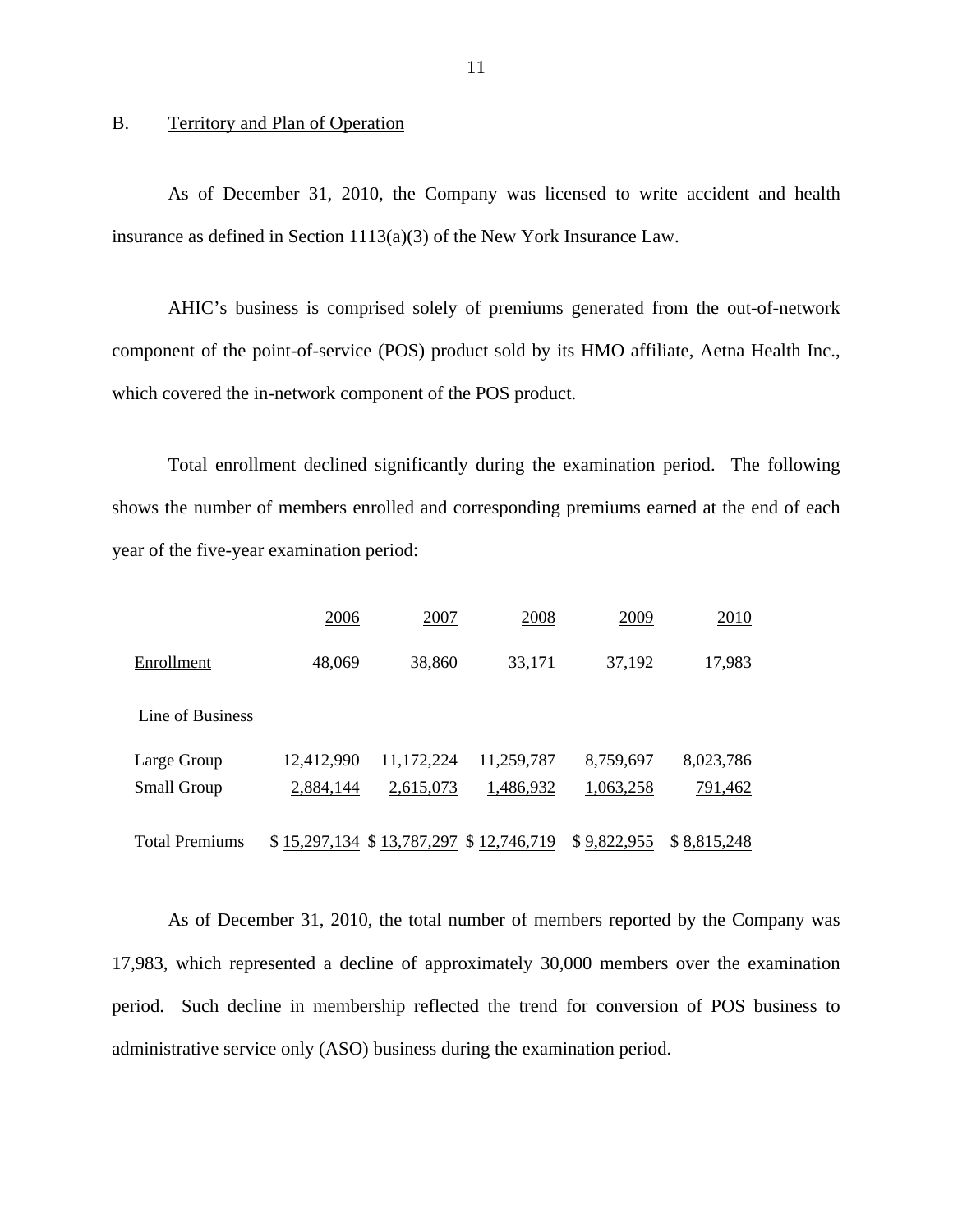<span id="page-13-0"></span>The Company utilizes an internal sales force as well as independent agents and brokers.

#### C. Reinsurance

AHIC did not assume or cede any reinsurance during the examination period.

#### **Holding Company System**

D. Holding Company System<br>The following condensed organizational chart reflects the relationship between AHIC and significant entities in the Aetna Inc. holding company system as of December 31, 2010:



Aetna Inc. is the ultimate parent of all Aetna subsidiaries. Aetna Life Insurance Company is an affiliate of AHIC that offers multiple life and health insurance products throughout the United States, including New York State. Aetna Health Holdings, LLC acts as a holding company for the Parent's various HMOs. Aetna Health Inc. is an HMO certified in New York State which offers coverage whereby members have the option to purchase a point-ofservice product offered jointly with AHIC.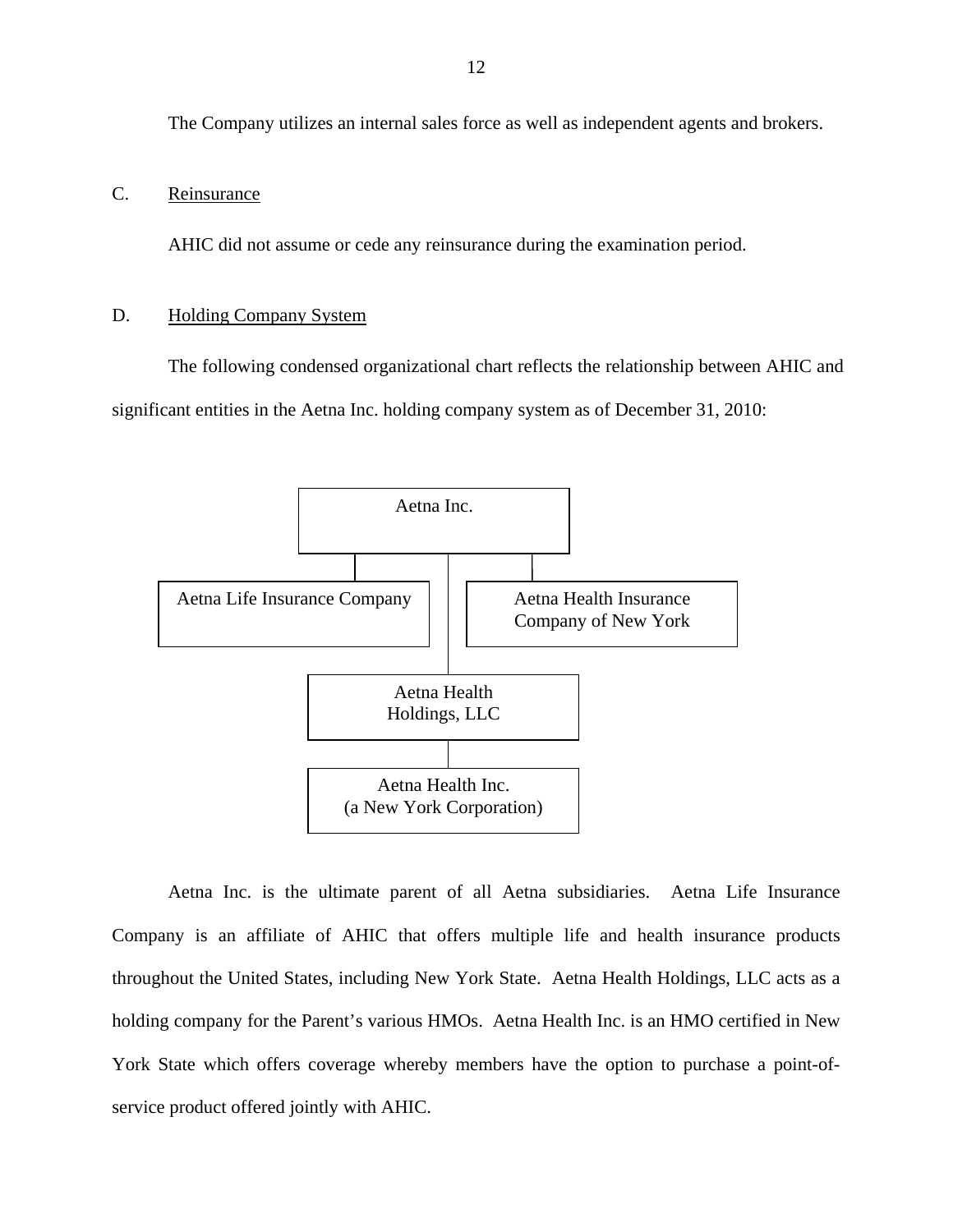At December 31, 2010, AHIC was a party to six service agreements with members of its holding company system, as noted in the chart below.

|    | Description of Agreement                                    | Contracting Party*              | <b>Effective Date</b> |
|----|-------------------------------------------------------------|---------------------------------|-----------------------|
| 1. | Expense allocation agreement                                | Aetna Inc.                      | 1/1/2005              |
| 2. | Personnel services and expense<br>reimbursement agreement   | Aetna Life Insurance<br>Company | 1/1/2005              |
| 3. | <b>Expense Allocation and Rebate</b><br>Services Agreement  | AHM, LLC                        | 1/1/2005              |
| 4. | Inter-company transfer agreement                            | Aetna Health Inc.               | 1/1/2000              |
| 5. | Tax sharing agreement                                       | Aetna Inc.                      | 1/1/2006              |
| 6. | Supplemental Tax Sharing and Tax<br><b>Escrow Agreement</b> | Aetna Inc.                      | 1/1/2006              |

\*Reflects the current corporate name.

The following is a description of each of the agreements that were in place at the examination date. The agreements were non-disapproved by the Department, as required by Article 15 of the New York Insurance Law.

#### 1. Expense Allocation Agreement

Effective January 1, 2005, an Expense Allocation Agreement was entered into by the Company with Aetna Inc. The agreement, which was non-disapproved by the Department on April 5, 2005, obligated AHIC to pay Aetna Inc. the cost of providing services incurred by Aetna Inc. on behalf of AHIC.

#### 2. Personnel Services and Expense Reimbursement Agreement

Also, effective January 1, 2005, and non-disapproved by the Department on April 5, 2005, the Company entered into a Personnel Services and Expense Reimbursement Agreement with Aetna Life Insurance Company (ALIC), a wholly-owned subsidiary of Aetna Inc. Under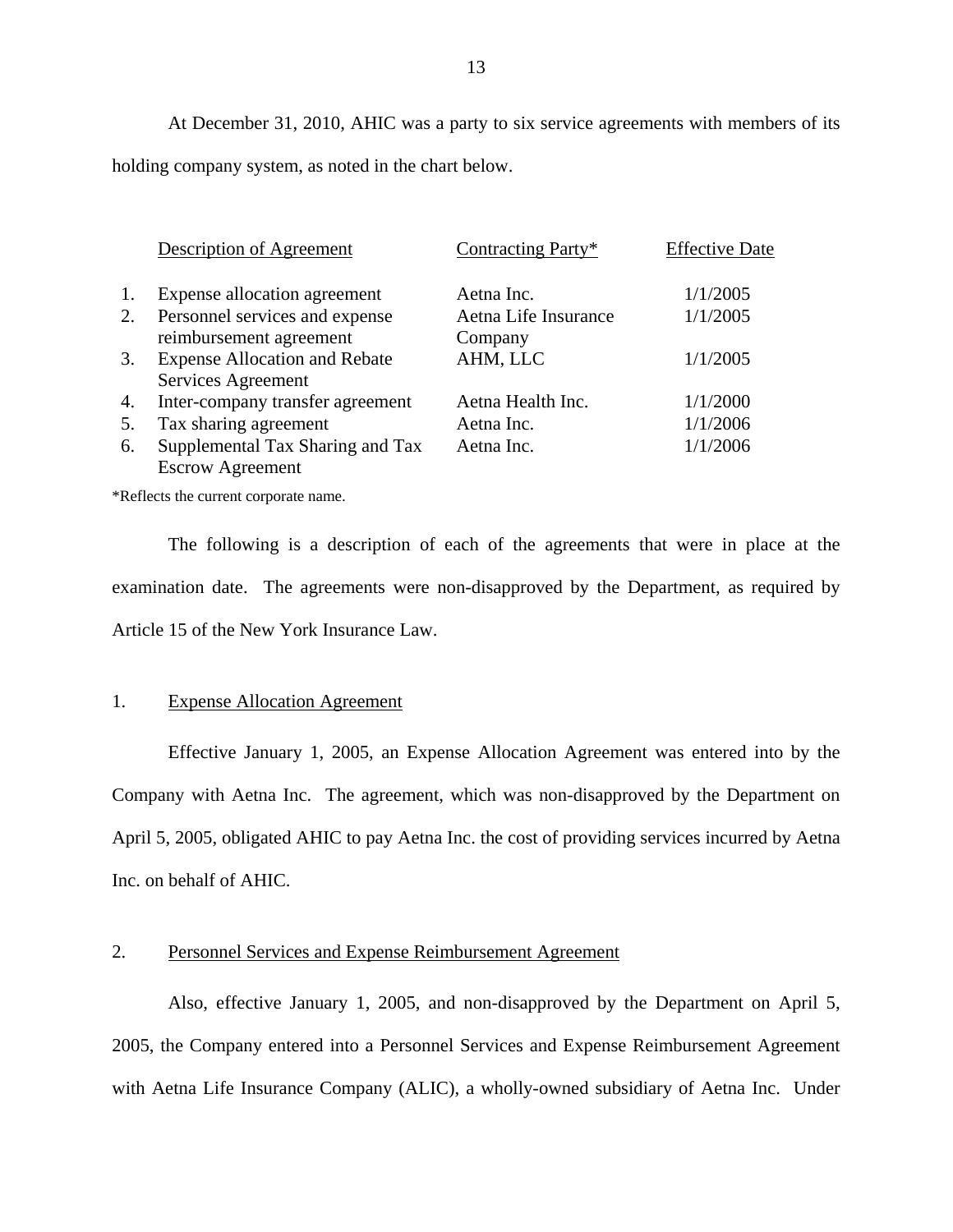this Personnel Services Agreement, ALIC provides the Company with the personnel necessary to perform administrative services, including: accounting, payment of claims, quality assessment and pharmacy benefit management services related to the Company's commercial, Medicaid, Medicare and self-insured members. The Personnel Services Agreement obligates the Company to pay to ALIC the cost of providing such services.

#### 3. Expense Allocation and Rebate Services Agreement

Also, effective January 1, 2005, and non-disapproved by the Department on April 5, 2005, the Company entered into an Expense Allocation and Rebate Services Agreement with Aetna Health Management, LLC (AHM), a wholly-owned subsidiary of Aetna Inc. Under the terms of this agreement, AHM provides certain administrative services to the Company. The agreement also permits the Company to receive manufacturers' pharmacy rebates from AHM. The agreement obligates the Company to pay to AHM the cost of providing such services as outlined within the agreement.

#### 4. Inter-company Transfer Agreement

The Company entered into an Inter-company Transfer Agreement, effective, January 1, 2000, with its affiliate, Aetna Health Inc. The agreement provides for point-of-service (POS) premiums to be allocated equitably between the Company and AHI, based on the combined medical cost ratio for the in-network and out-of-network components of the POS products, in order to achieve identical cost ratios. Funds representing premiums are transferred to or from the Company on a quarterly basis to effectuate the agreement. The agreement was submitted to the Department, as required, under Article 15 of the New York Insurance Law. The Department non-disapproved the agreement on January 1, 2000.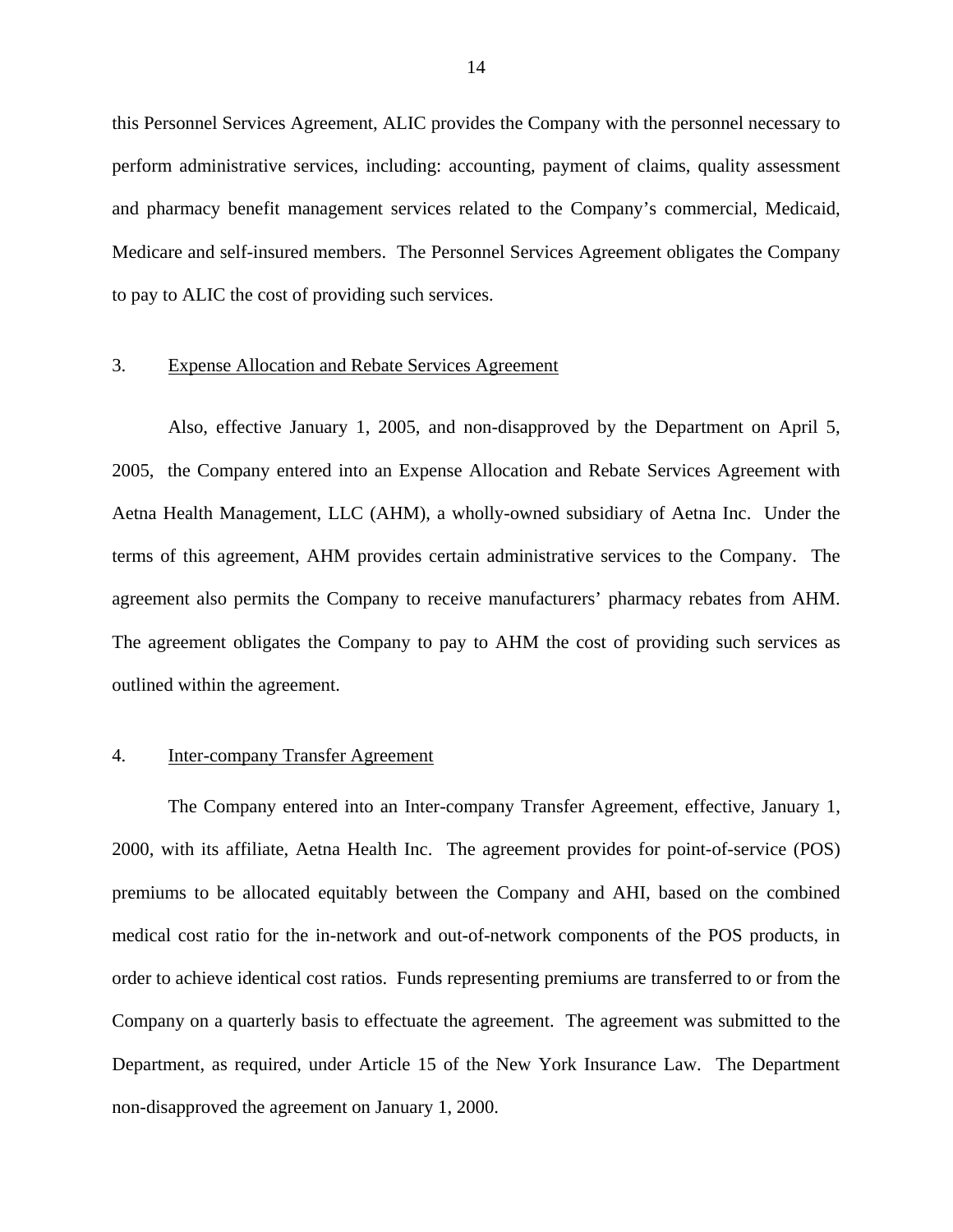#### 5. Tax Sharing Agreement

AHIC, together with several of its affiliates, filed a consolidated federal income tax return with the Company's parent, Aetna Inc. The consolidated return is permitted through this agreement between the Parent and other entities within the Aetna Inc. holding company system. The agreement, which was non-disapproved by the Department on January 1, 2006, stipulates that the taxes paid are determined as if each of the participating Aetna Inc. holding company entities filed their taxes separately.

#### 6. Supplemental Tax Sharing and Tax Escrow Agreement

This agreement, which was non-disapproved by the Department on January 1, 2006, served to amend certain portions of the above described tax sharing agreement. It established certain limits to the Company's tax liability and asserts the Parent's right to escrow tax payments under certain circumstances to assure the Parent's right to recoup federal income taxes in the event of future net losses.

The Company paid \$2,048,734 in dividends to Aetna Inc. during 2006.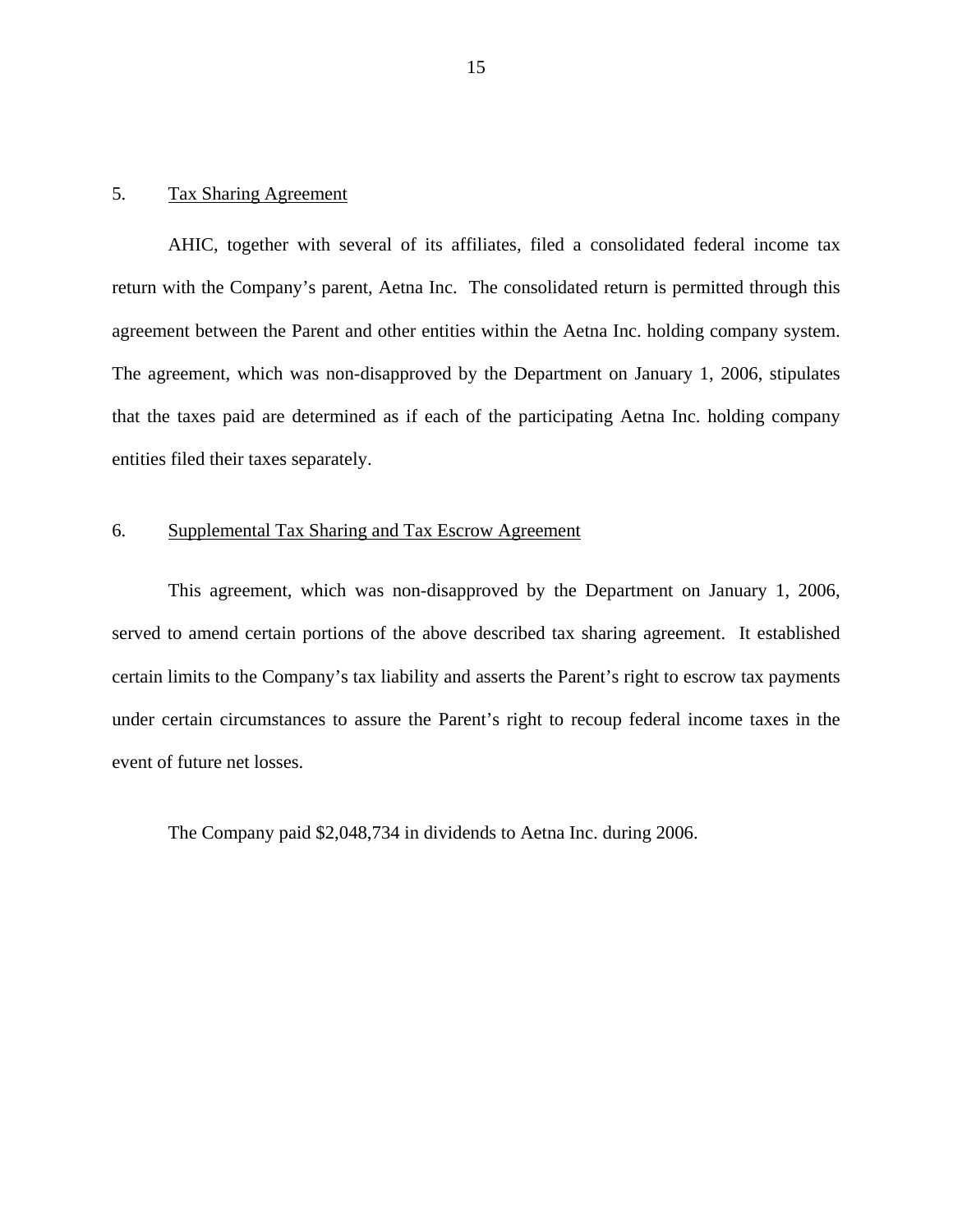## E. Significant Operating Ratios

The following ratios have been computed as of December 31, 2010 based upon the results of this examination:

| Ratio                                              | 2010        |
|----------------------------------------------------|-------------|
| Net change in capital and surplus                  | 6.6%        |
| Current liabilities to liquid assets & receivables | 24.4%       |
| Disenrollment ratio                                | $-51.6%$    |
| Premium and risk revenue to capital and surplus    | $0.99$ to 1 |
| Medical loss ratio                                 | 80.9%       |
| Combined loss ratio                                | 91.0%       |
| Administrative expense ratio                       | 10.2%       |

The above ratios fall within the benchmark ranges set forth in the Financial Analysis

Solvency Tools (FAST) scoring ratios of the NAIC, except Disenrollment.

Disenrollment: The Company's computed ratio was -51.6%, which fell out of the range of the NAIC's benchmark of -10%. This trend resulted from the high unemployment levels during the examination period, and the conversion by employer groups to lower cost products.

The underwriting ratios presented below are on an earned-incurred basis and encompass

the five-year period covered by this examination:

|                            | Amount       | Ratio   |
|----------------------------|--------------|---------|
| Medical/Hospital expenses  | \$50,663,940 | 83.8%   |
| Claims adjustment expenses | 630,620      | 1.0%    |
| Cost containment expenses  | 411,529      | 0.7%    |
| Administrative expenses    | 7,519,290    | 12.4%   |
| Net underwriting gain      | 1,243,974    | 2.1%    |
| Premiums earned            | 60,469,353   | 100.00% |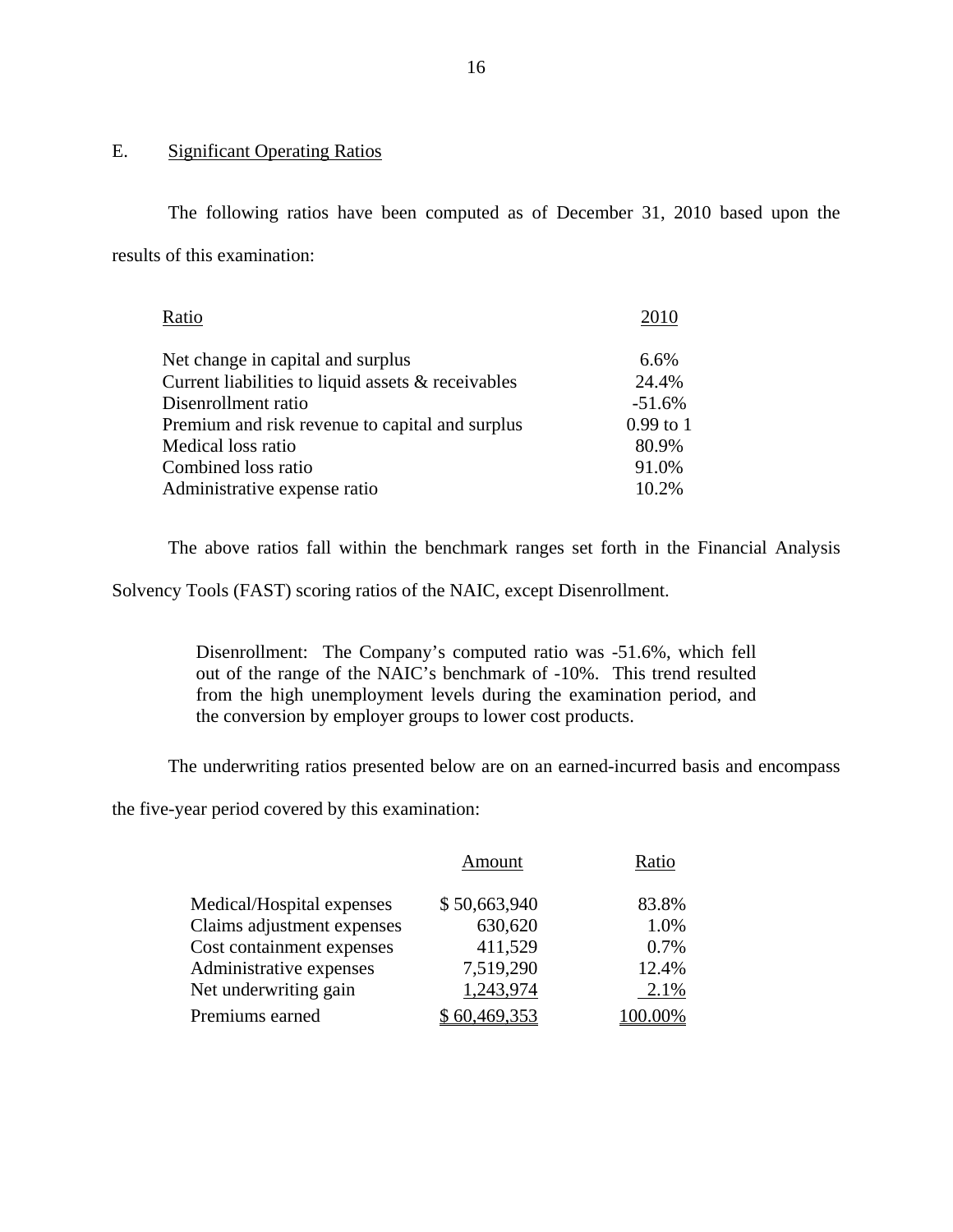#### <span id="page-18-0"></span>F. Investment Activities

The Company's investment management has been delegated, via the written approval of its board, to the Treasurer of the Company, the Head of Fixed Income (Investment Management), the Senior Investment Officer of the Company, and the Chief Investment Officer (Investment Management) within its Parent's Finance Department. Investment holdings are maintained by State Street Bank and are subject to a custodial agreement.

The company's investment guidelines call for diversification of risk, and limit equity investments to ten percent (10%) of invested assets. Credit exposure for bonds is to average no lower than BBB. AHIC also engages in short-term securities lending in order to maximize investment income.

The Company's portfolio as of December 31, 2010, was comprised of government bonds, corporate debt obligations, cash equivalents, and short-term investments. Eighty-five percent of those investments were in NAIC Class 1 obligations, which included U.S. Government obligations. The insurer has modest participation in the private placement market.

#### G. Enterprise Risk Management ("ERM")

Aetna relies on its enterprise risk management ("ERM") process to aggregate, monitor, measure and manage risk. The ERM process is ongoing and is designed to identify the most important risks facing Aetna, as well as to prioritize those risks in the context of the company's overall strategy. ERM is performed at the Aetna holding company level and applied to its subsidiaries, including AHIC. Aetna's ERM team is led by its Chief Enterprise Risk Officer, who is also the Chief Financial Officer.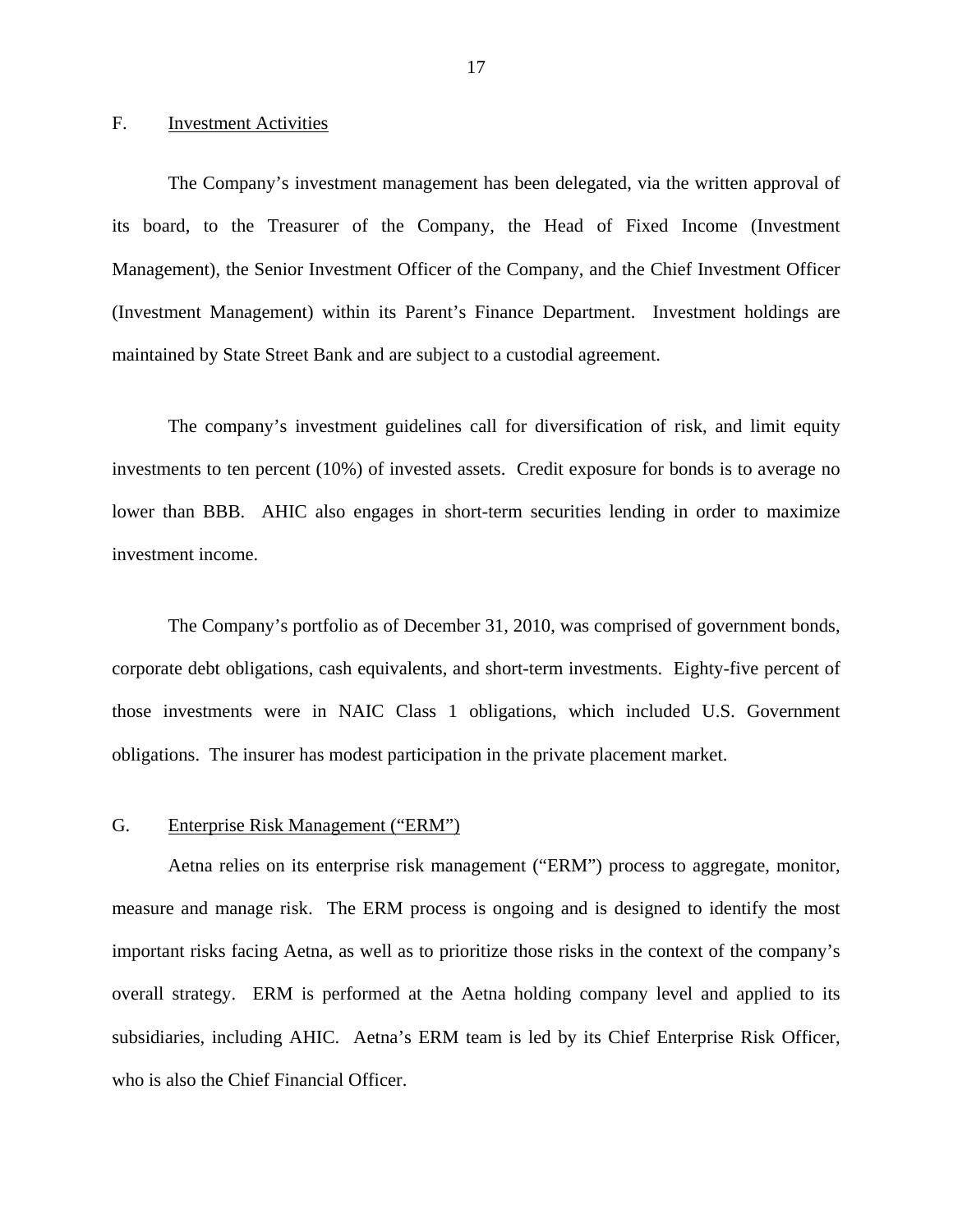Aetna's ERM function was reviewed as part of the examiner's assessment of the overall Corporate Governance environment. The ERM team consists of the Audit Committee, Executive Committee and Risk Champions. Aetna's Audit Committee is directly responsible for risk management as it relates to the oversight of ERM. ERM, itself, does not have a Charter as the Aetna Inc.'s Audit Committee is responsible for oversight at the enterprise level and is embedded in the Audit Committee charter. In collaboration with the Audit Committee and the Aetna Board of Directors, the ERM team annually conducts a risk assessment of the Company's businesses. All of the key business leaders are involved in the risk assessment process. The risk assessment is presented to, and reviewed by, the Audit Committee and, after reflecting the Audit Committee's views, the list of enterprise risks is then reviewed and approved by the Board. As part of their reviews, the Audit Committee and the Board consider the internal governance structure for managing risks, and the Board assigns responsibility for ongoing oversight of each identified risk to a specific Committee of the Board or to the Board.

Discussions of assigned risks are then incorporated into the agenda for each Committee (or the Board) throughout the year. Consequently, the Chief Enterprise Risk Officer, in consultation with the Chairman, Chief Executive Officer and President, monitors risk management and mitigation activities across the organization throughout the year and reports periodically to the Audit Committee and the Board concerning the Company's risk management profile and activities. The Audit Committee also meets regularly in private sessions with the Company's Chief Enterprise Risk Officer.

Risk management is ongoing, and the importance assigned to identify risks can change and new risks can emerge during the year as the company develops and implements its strategy.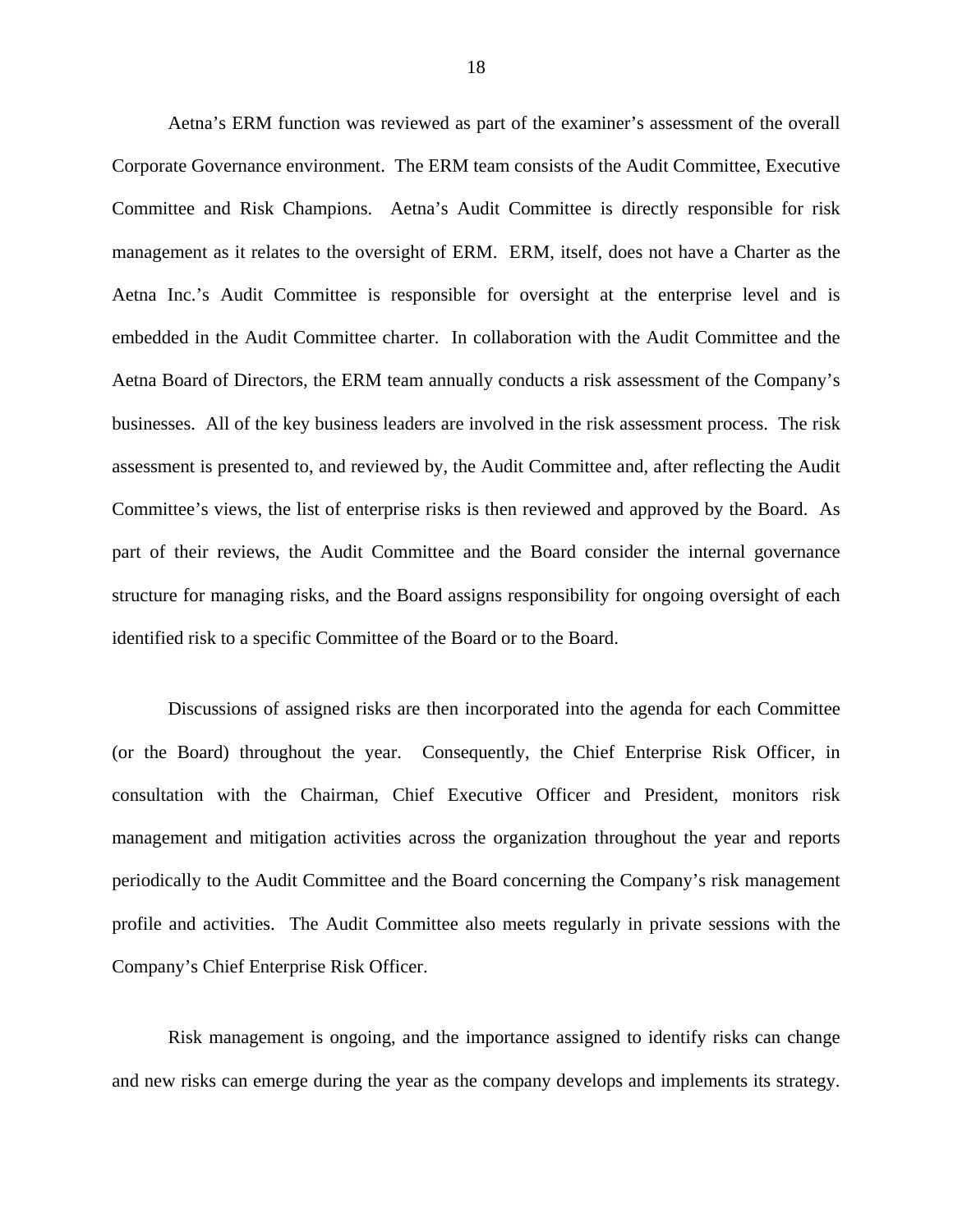<span id="page-20-0"></span>Dashboards are prepared by the Risk Champions to provide the current status of the risk lists and are made available to the Board of Directors and Executive Committee. The dashboards are updated as needed, at least annually. However, historic versions of dashboards are not maintained since these are "used in a forward looking context."

It is recommended that historic records of ERM dashboards be maintained to facilitate monitoring of risk management performance.

#### H. Information Technology

The Information Technology review of the Company was conducted to help identify risks related to the Company. The objective of the IT review was to determine whether Information Systems resources are properly aligned with the Company's objectives to ensure that significant risks (strategic, operational, reporting and compliance) arising from the IT environment are appropriately mitigated by strategies or IT general controls. In order to accomplish this objective, the examiner reviewed the general controls regarding the Company's processing environment and reviewed certain controls over the applications that were determined to be financially significant.

The IT review was performed in accordance with the National Association of Insurance Commissioners *Financial Condition Examiners Handbook* (the "Handbook"). The framework for the scope of the IT review was as follows:

- 1. Gather necessary IT information
- 2. Review information gathered
- 3. Request control information and complete IT review planning
- 4. Conduct IT review fieldwork
- 5. Document results of IT review
- 6. Assist the financial examination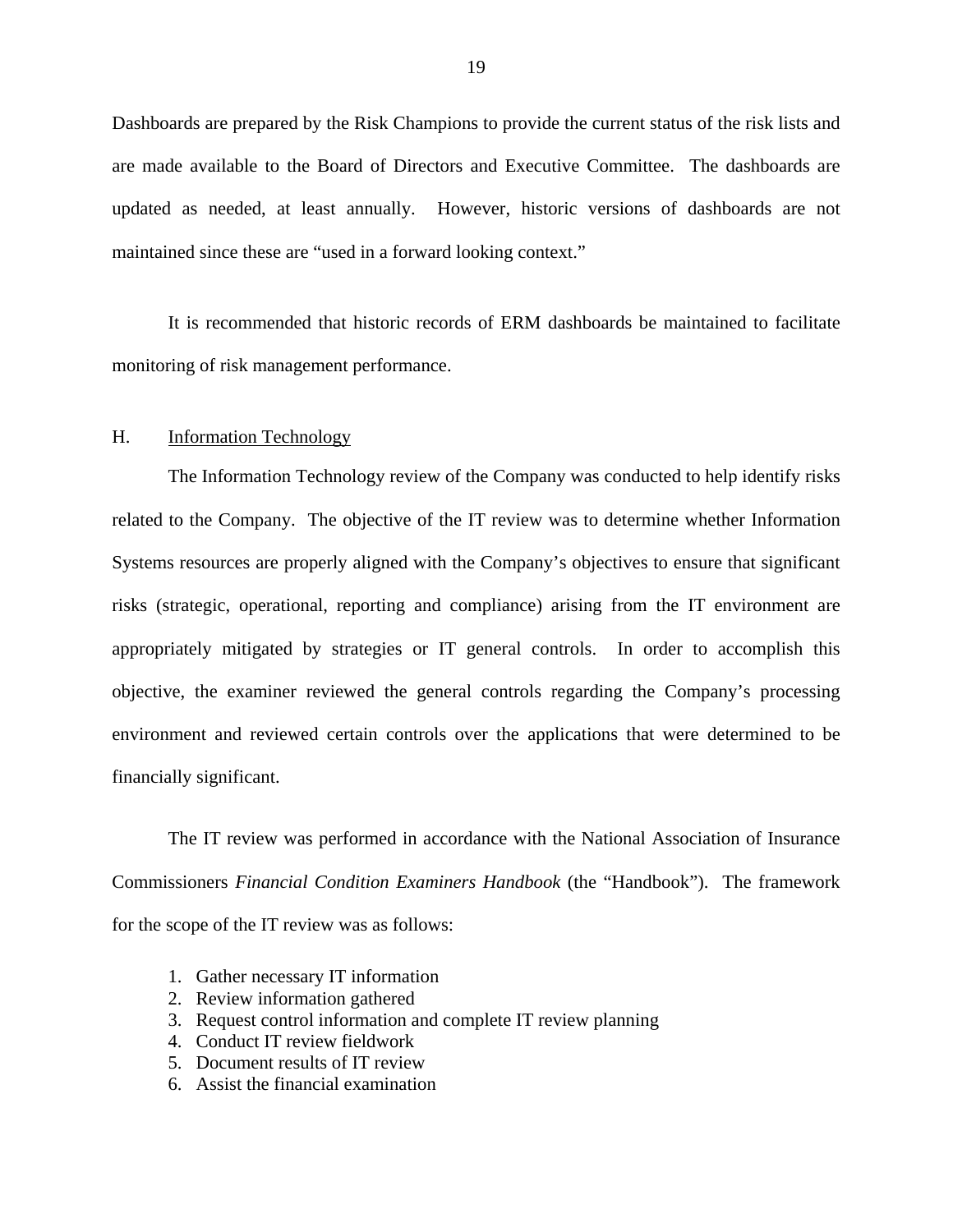Aetna has a highly centralized computing environment and its IT initiatives are set forth by Aetna's officers and senior management team. IT is performed at the Aetna holding company level and applied to its subsidiaries, including AHIC. The Chief Information Officer (CIO) leads the Aetna Information Services (AIS) group and reports to the Executive Vice President of Innovation, Technology, and Service Operations.

3,000 IT professionals and over 2,000 contractors working collaboratively in every facet of IT. AIS is the provider of information technology services to the Company. AIS has nearly AIS is responsible for IT infrastructure support at the Computer Network Command Centers (CNCC) and extensive enterprise wide network facilities. In addition, AIS is responsible for the delivery of voice/data communications, application development, maintenance of applications, corporate reporting, IT resource management, IT architecture and design, business continuity and disaster recovery. AIS also performs quality assurance, testing of applications and support internal audits.

The AIS group is organized into seven functional departments. These are: Integrated Infrastructure Services (IIS); Enterprise Architecture (EA); Program Delivery (PD); Application Delivery (AD), AIS Delivery Operations (ADO); Enterprise Testing & Quality Assurance (ETQA) and; International IT.

Each department is accountable for a key element of strategic IT solutions delivery as follows:

Integrated Infrastructure Responsible for deploying and managing IT Services infrastructure resources to ensure cost effectiveness and optimization. This includes maintaining high levels of systems availability for network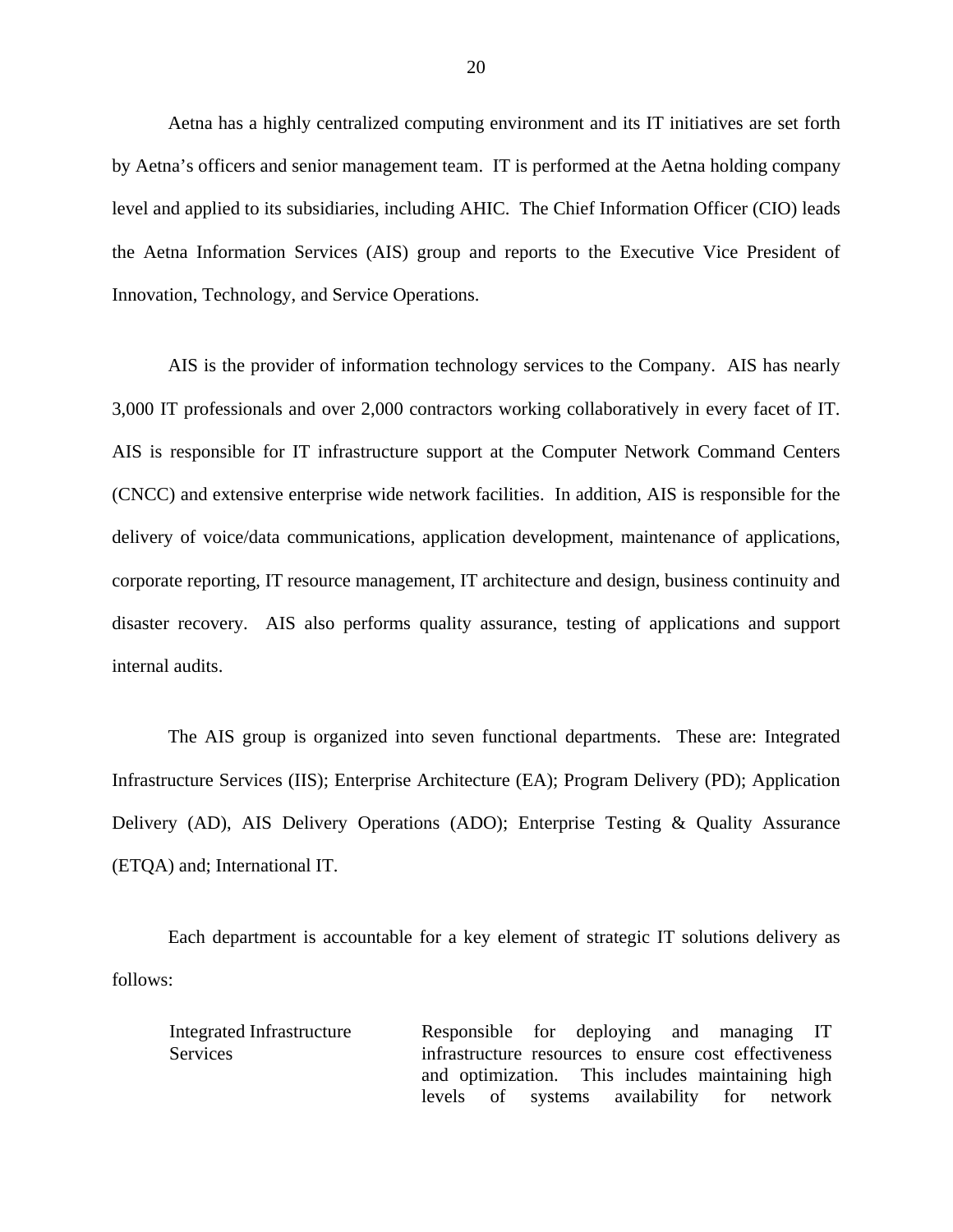infrastructure and applications. IIS maintains technical standards, release management, asset inventories and financial controls. In addition, IIS' security engineering unit is responsible for Enterprise security administration.

Enterprise Architecture Responsible for aligning IT services with business requirements. It maintains a formal and continuous approach regarding IT investments, software development management, as well as scalability of infrastructure and Mergers and Acquisitions.

- Program Delivery **Responsible for planning and managing projects,** business requirements and specifications for line of business. PD is organized into 5 sub-units:
	- Core domains, SSP, Medial Products, Benefitfocus, Consumer Funds, Scalability;
	- Claims, Contract Center, Health & Productivity Program;
	- PD Planning & Programs, Project Assessments
	- Medical Management, Network & Provider, Informatics, ICD-10, Information Privacy; and
	- Pharmacy.

Application Development Responsible for the development of enterprise applications systems to support Program Delivery. This unit aligned Program Delivery requirements and work closely with their respective line of business to ensure supports and enhancement of applications.

### AIS Delivery Operations Provides project management office services to AIS for:

- Enterprise IT Planning
- Project Methodology
- Training
- Governance
- Metrics and Reporting
- Project Staffing and Sourcing Strategy
- Project delivery tools

| Enterprise Testing & Quality<br>Assurance | Responsible for the comprehensive testing services<br>defined by AIS. This provides a standard, formal and<br>continuous approach regarding quality management<br>and ensures cost-effective production deliveries. |
|-------------------------------------------|---------------------------------------------------------------------------------------------------------------------------------------------------------------------------------------------------------------------|
| International IT                          | Responsible for supporting all aspects of information<br>technology for Aetna Global Business International.                                                                                                        |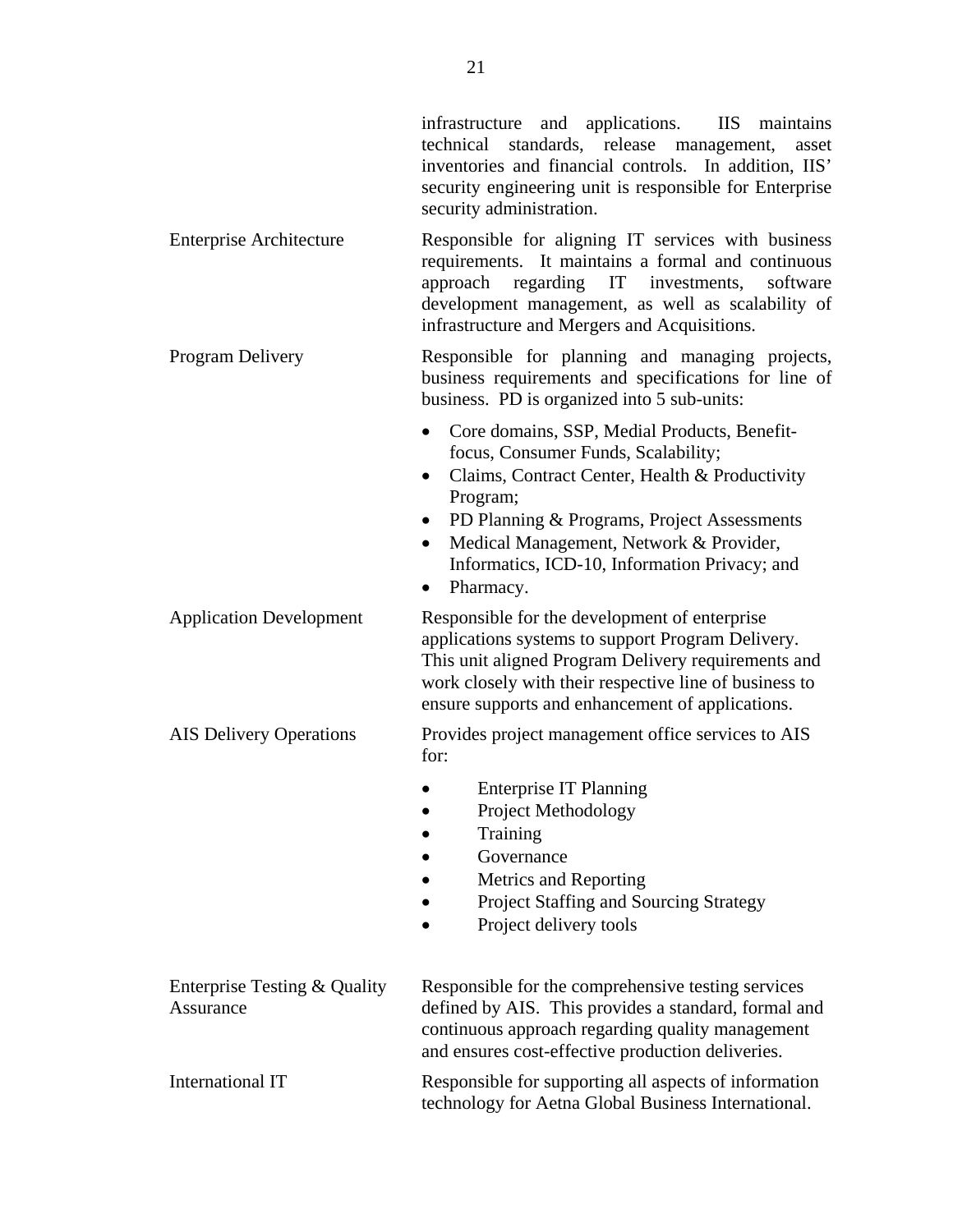This ranges from the IT user interfaces, applications and end-to-end infrastructure. International IT is organized into 4 sub-units:

- International Strategy & Architecture
- International Development
- International Program Delivery
- International Testing

The framework used for IT governance is collaborated and shared among the company's senior management, Audit Committee, Internal Audit Department, AIS and Human Resources. Senior management monitors adherence to policies and procedures. The philosophy of senior management is to manage and control risk through a hierarchy of control policies, procedures and management processes, which further reinforce internal controls.

The components used to enforce IT governance are: segregation of duties, change management, logical access, managing computer operations, physical security and data transmission controls. The company has established various control programs for IT to continuously monitor, benchmark and improve the IT control environment and control framework to meet organizational objectives.

The examiner obtained and reviewed the Company's Exhibit C responses and evaluated its ability to assess and manage risk, primarily by considering management's risk and control assessment initiatives and related documents. The examiner reviewed the Company's annual and quarterly processes to understand its IT strategy, plans and objectives. Additionally, the examiner leveraged the company's Sarbanes-Oxley (SOX) compliance initiatives. Because SOX compliance includes management's controls, IT controls over financial reporting, related compliance activities and controls testing, the testing results provide relevant documentation that evaluate and evidence the company's internal controls over financial reporting.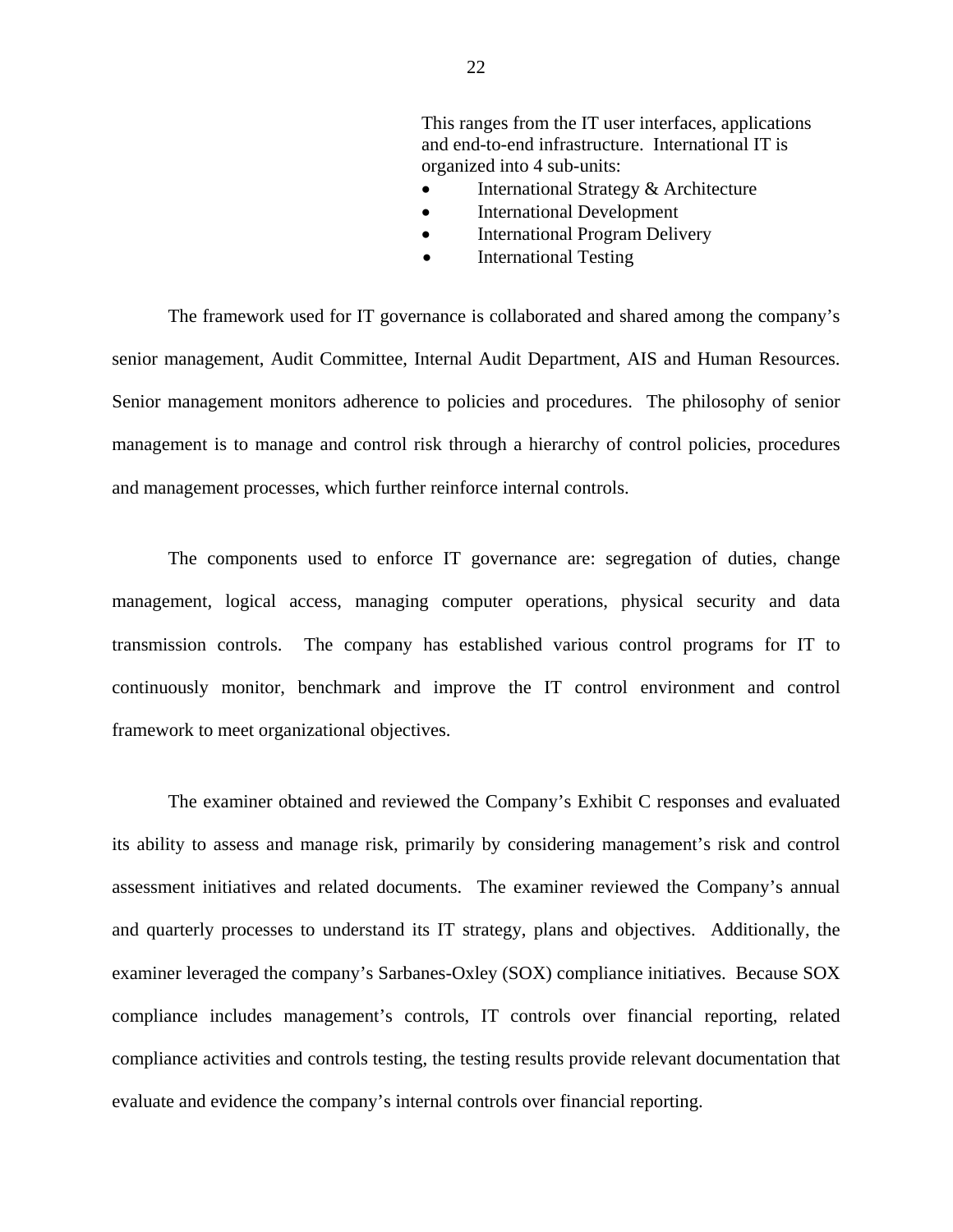<span id="page-24-0"></span>Based on the examination review, the review of the independent CPA's workpapers, and the Connecticut Insurance Department's testing of IT general controls from its examination of Aetna Inc. as of December 31, 2010, the assessment of the overall strength of risk mitigation strategies/controls related to information systems at Aetna is strong for those policies and procedures that had been in place during the period January 1, 2010 to December 31, 2010.

#### I. Provider/IPA Arrangements and Risk Sharing

AHIC's business is based on the group health insurance business related to the sale of AHI's non-referred Quality Point-of Service ("QPOS") product. The QPOS product is a dual contract point-of-service product wherein the in-network benefits are covered by AHI and the out-of-network (non-referred) benefits are covered by AHIC.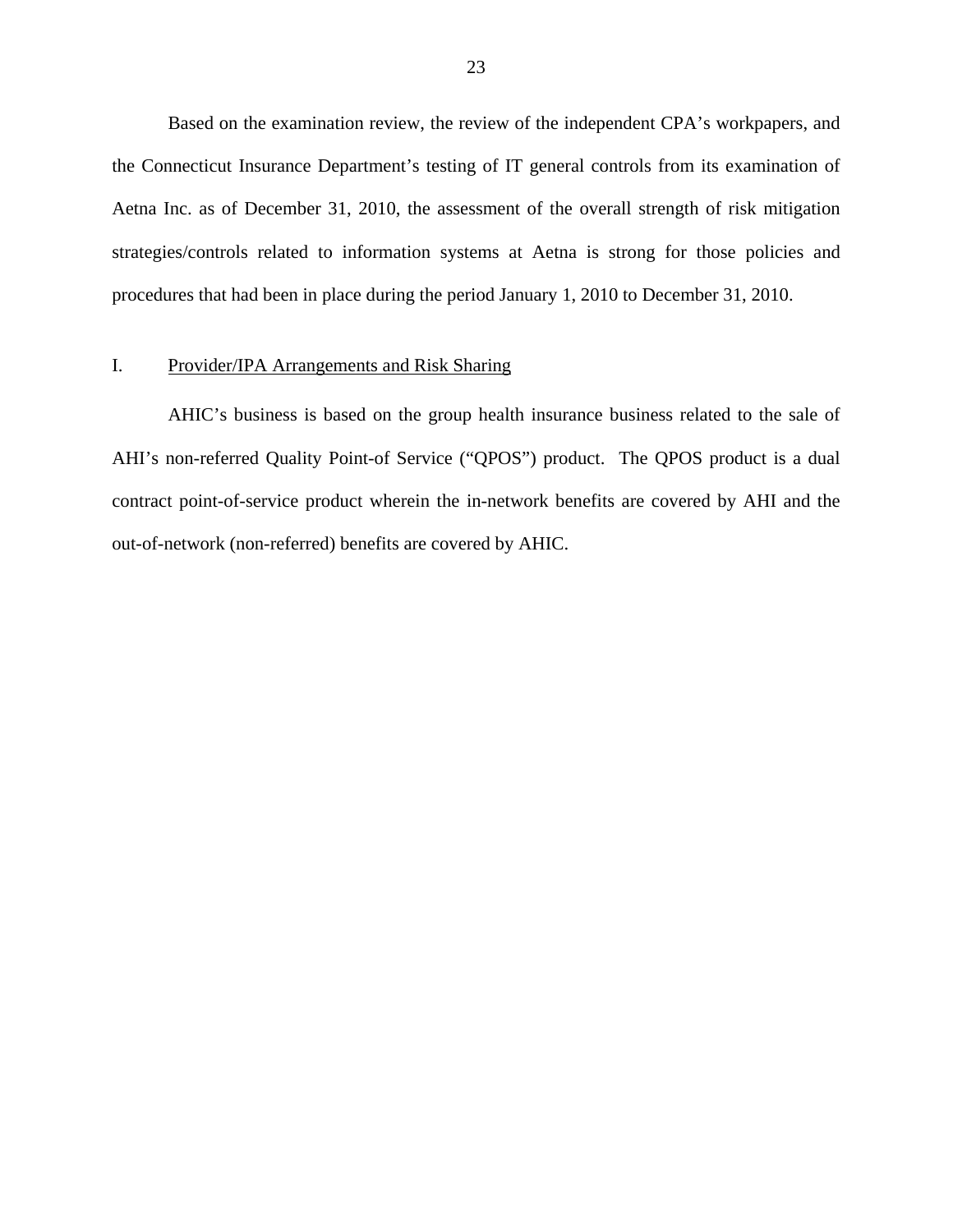#### <span id="page-25-0"></span>J. Accounts and Records

#### 1. New York Health Care Reform Act ("HCRA") Assessment and Surcharge

The State of New York requires an assessment surcharge that applies to most commercial hospital, diagnostic treatment center and ambulatory surgical center claims incurred in the State of New York. In addition, a covered lives assessment applies to third-party payers who have elected to pay their HCRA surcharge obligations directly to the State of New York's HCRA Pool Administrator. During a review of the Company's balance sheet, statement of revenue and expenses, and notes to its filed 2010 annual statement, the examiner noted that AHIC failed to report expenses and liabilities relating to HCRA assessments and surcharges in such financial statements.

During a meeting with the Company's management, the examiner was informed that AHIC's HCRA assessments and surcharges were settled through the Inter-Company Transfer Agreement between the AHI and AHIC. Management at the time of examination, was unable to provide the amount by which the audit assessment or surcharge was overstated. However, subsequent to the examination, management provided an estimate of AHIC's HCRA audit assessment settlement which was determined to be a relatively immaterial amount.

In January 2011, Aetna submitted a corrective action plan as regards New York HCRA surcharge to the New York State Department of Health for approval. In addition, Aetna established an additional HCRA reserve of \$4,850,000 for all HCRA payers as of December 31, 2010, for the recalculation of claims that should have had the HCRA surcharge applied. As described above, AHIC failed to report or disclose the additional liability attributable to the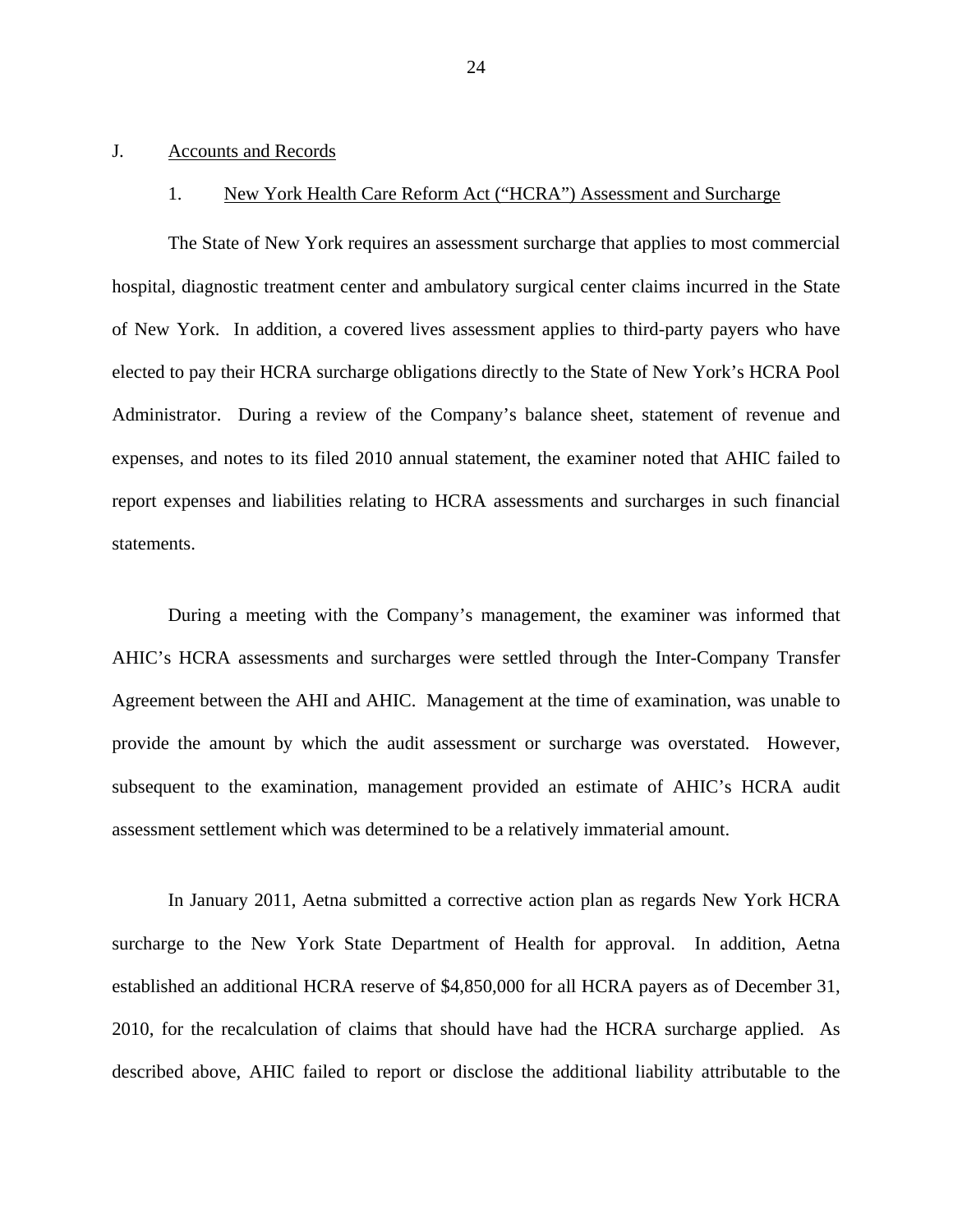Company in its filed Annual Statement. In October 2011, Aetna paid \$4,391,542 for the 2010 HCRA surcharge settlement, of which, \$457,583 related to AHI.

It is recommended that the Company receive an appropriate portion of any HCRA audit settlement expense and related liability from the HMO and report on its financial statements all assessments and surcharges in accordance with the Annual Statement instructions of the National Association of Insurance Commissioners ("NAIC").

It is recommended that the Company accurately disclose the HCRA assessment expense and related liability in the notes to its filed annual statements, in accordance with the Annual Statement Instructions of the National Association of Insurance Commissioners.

audit to be subject to New York's HCRA surcharge, may not have been accurately identified. During a review of controls relative to AHIC's HCRA assessment and surcharge activity, the examiner noted that certain providers who were determined during a subsequent internal The Company's policy that was in effect during the examination period changed certain providers' status to HCRA "non-surchargeable" if those providers did not respond to a verification letter that was sent requesting confirmation of their surcharge status. However, that process did not identify all providers who should have been flagged, including those categories of providers (discretely billed, privately practicing physicians) that the Plan may have considered non-surchargeable. As a result, some providers were incorrectly flagged for HCRA surcharge purposes, thereby resulting in the inaccurate calculation of the HCRA surcharge assessment due to the State of New York.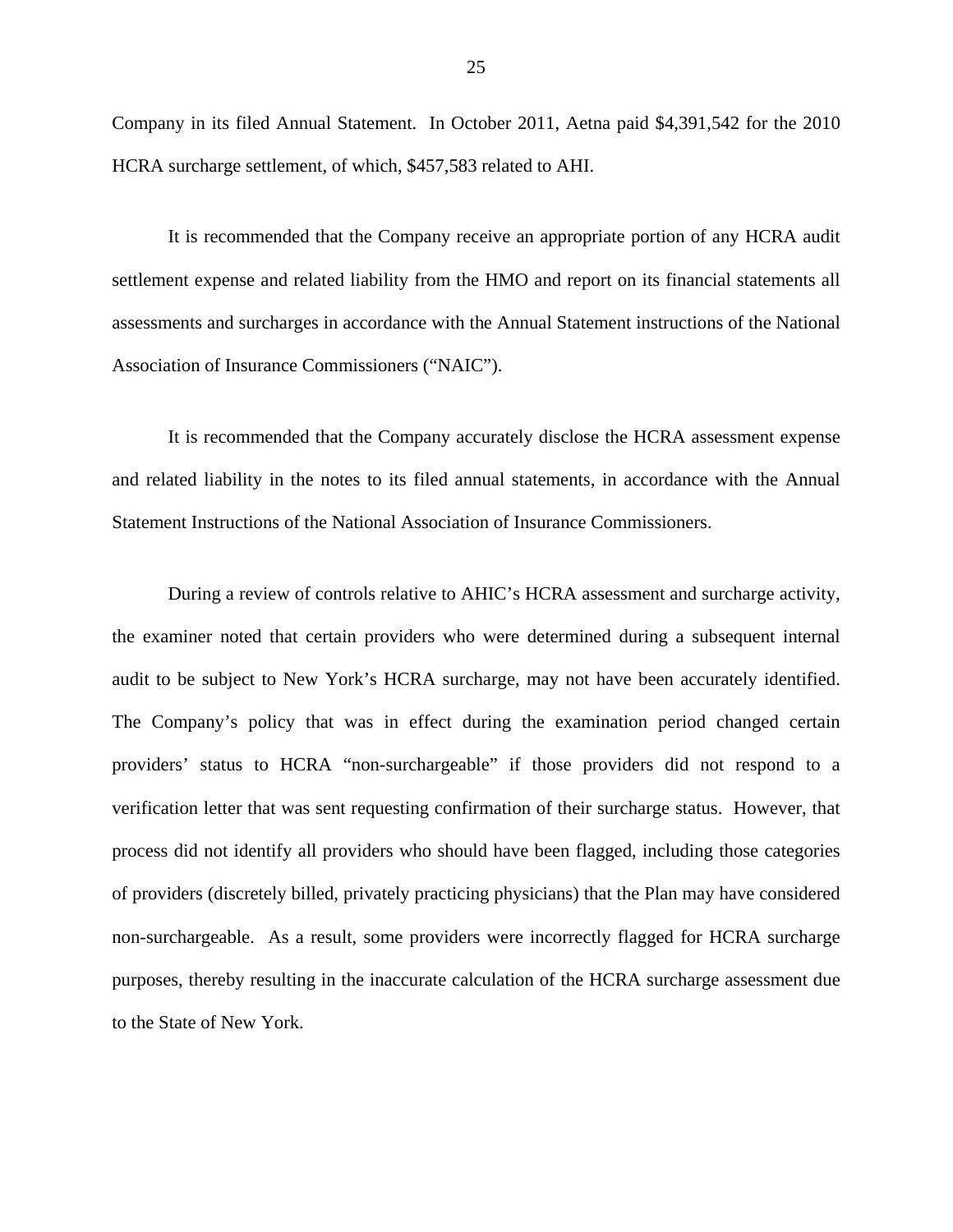It is recommended that the Company modify the provider identification process to accurately reflect all providers subject to the New York HCRA surcharge.

.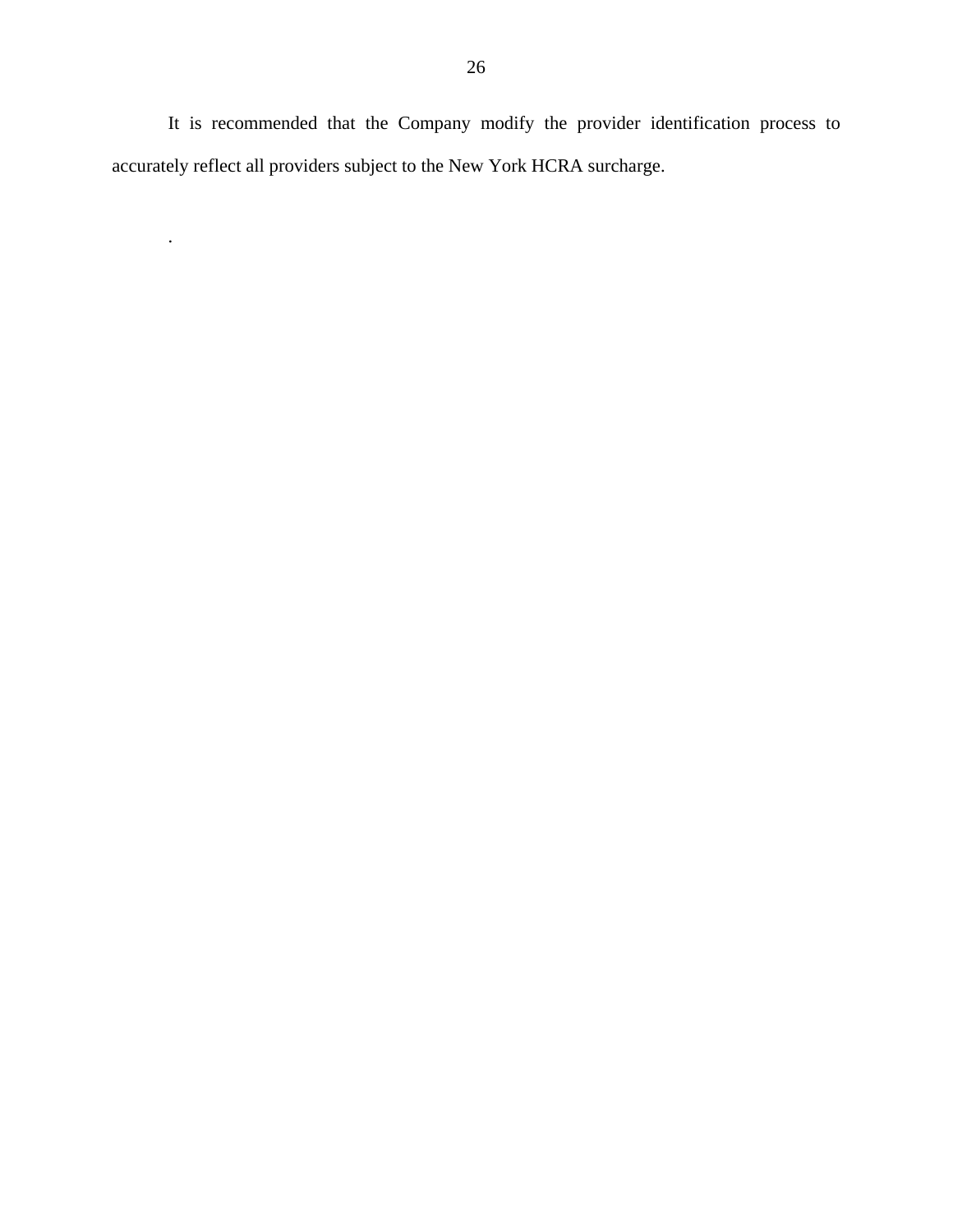## **3**. **FINANCIAL STATEMENTS**

### <span id="page-28-0"></span>A. Balance Sheet

The following shows the assets, liabilities, capital and surplus as determined by this examination and as reported by the Company in its filed Annual Statement as of December 31, 2010. This statement is the same as the balance sheet filed by the Company:

| <b>Assets</b>                                                       | Examination                           | <b>Company</b>                        |
|---------------------------------------------------------------------|---------------------------------------|---------------------------------------|
| <b>Bonds</b><br>Cash and cash equivalents<br>Short-term investments | \$<br>6,362,313<br>4,910,627<br>1,723 | \$<br>6,362,313<br>4,910,627<br>1,723 |
| Investment income due and accrued                                   | 30,082                                | 30,082                                |
| Uncollected premiums                                                | 321,830                               | 321,830                               |
| Net deferred tax asset                                              | 34,360                                | 34,360                                |
| Receivables from parent and affiliates                              | 45,855                                | 45,855                                |
| §332 Assessment receivable                                          | 26,754                                | 26,754                                |
| Prepaid premium taxes                                               | 9,849                                 | 9,849                                 |
| <b>Total assets</b>                                                 | \$11,743,393                          | \$11,743,393                          |
| Liabilities                                                         |                                       |                                       |
| Claims unpaid                                                       | \$<br>1,081,534                       | \$<br>1,081,534                       |
| Unpaid claim adjustment expenses                                    | 20,280                                | 20,280                                |
| Aggregate health policy reserves                                    | 48,789                                | 48,789                                |
| Aggregate health claim reserves                                     | 16,221                                | 16,221                                |
| General expenses due or accrued                                     | 1,394                                 | 1,394                                 |
| Current federal income tax payable and interest                     |                                       |                                       |
| thereon                                                             | 151,749                               | 151,749                               |
| Amounts due to parent, subsidiaries and affiliates                  | 1,504,840                             | 1,504,840                             |
| <b>Total liabilities</b>                                            | 2,824,807<br>\$                       | \$<br>2,824,807                       |
| Additional deferred tax asset                                       | $\mathcal{S}$<br>10,946               | \$<br>10,946                          |
| Common capital stock                                                | 2,000,000                             | 2,000,000                             |
| Gross paid in and contributed surplus                               | 4,459,702                             | 4,459,702                             |
| Unassigned funds (surplus)                                          | 2,447,938                             | 2,447,938                             |
| Total capital and surplus                                           | 8,918,586<br>\$                       | \$<br>8,918,586                       |
| Total liabilities, capital and surplus                              | \$11,743,393                          | \$11,743,393                          |

Note: The Internal Revenue Service has not conducted any audits of the income tax returns filed on behalf of the Company through tax year 2010. The examiner is unaware of any potential exposure of the Company to any tax assessments and no liability has been established herein relative to such contingency.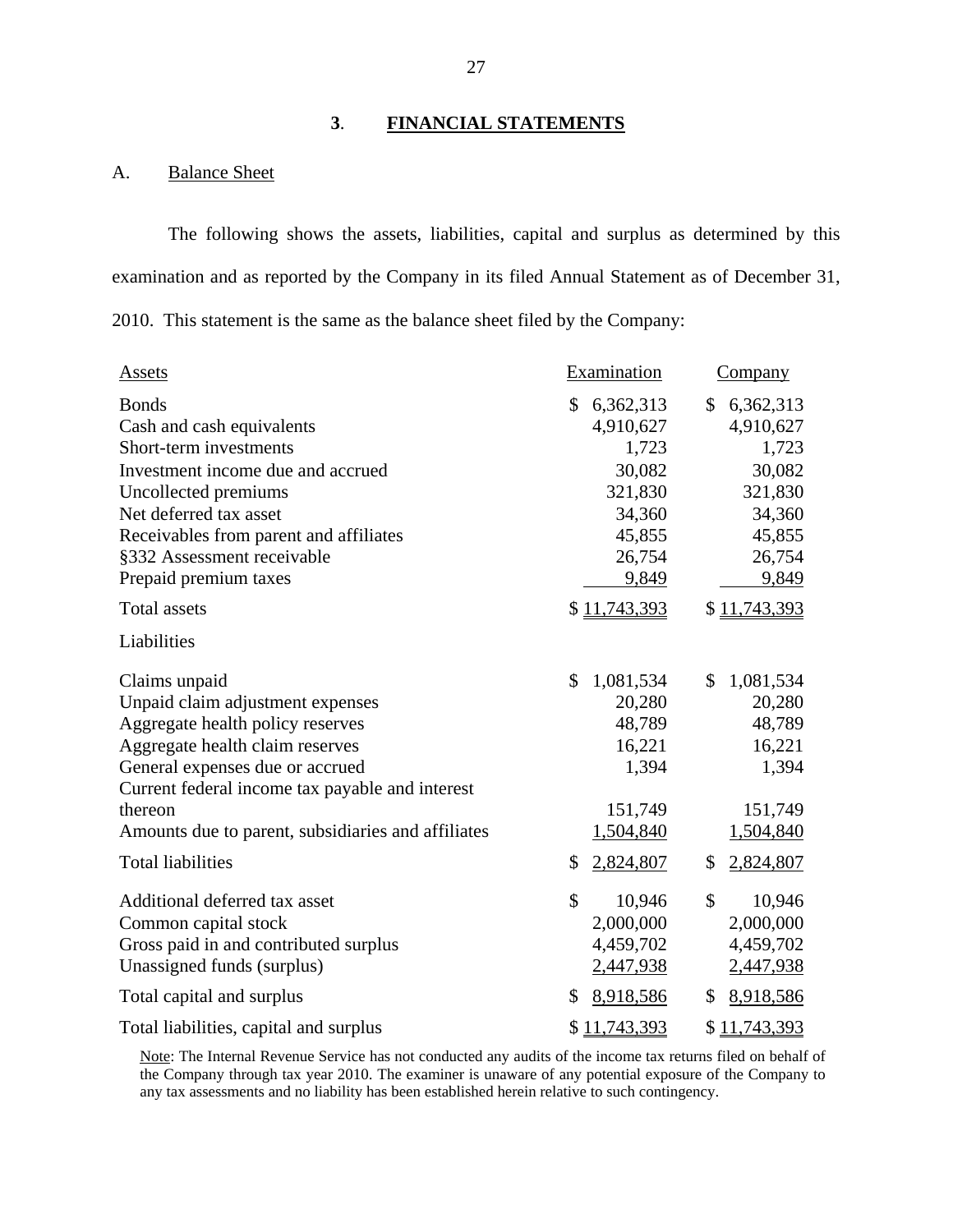B. Statement of Revenue and Expenses and Capital and Surplus

The Company's capital and surplus increased by \$1,330,692 during the five-year examination period, January 1, 2006 through December 31, 2010, detailed as follows:

## Revenue

| Net premium income                                                                         |                                 | \$60,469,353               |
|--------------------------------------------------------------------------------------------|---------------------------------|----------------------------|
| Hospital and medical expenses                                                              |                                 |                            |
| Total hospital and medical expenses                                                        | \$50,663,940                    |                            |
| Administrative expenses                                                                    |                                 |                            |
| Claims adjustment expenses<br>Cost containment expenses<br>General administrative expenses | 630,620<br>411,529<br>7,519,290 |                            |
| Total underwriting expenses                                                                |                                 | 59,225,379                 |
| Net underwriting gain                                                                      |                                 | \$<br>1,243,974            |
| Net investment income earned<br>Net realized capital gains<br>Net investment gain          | \$2,299,170<br>185,216          | 2,484,386                  |
| Net income before federal income taxes<br>Federal income taxes incurred                    |                                 | \$<br>3,728,360<br>217,093 |
| Net income                                                                                 |                                 | \$<br>3,511,267            |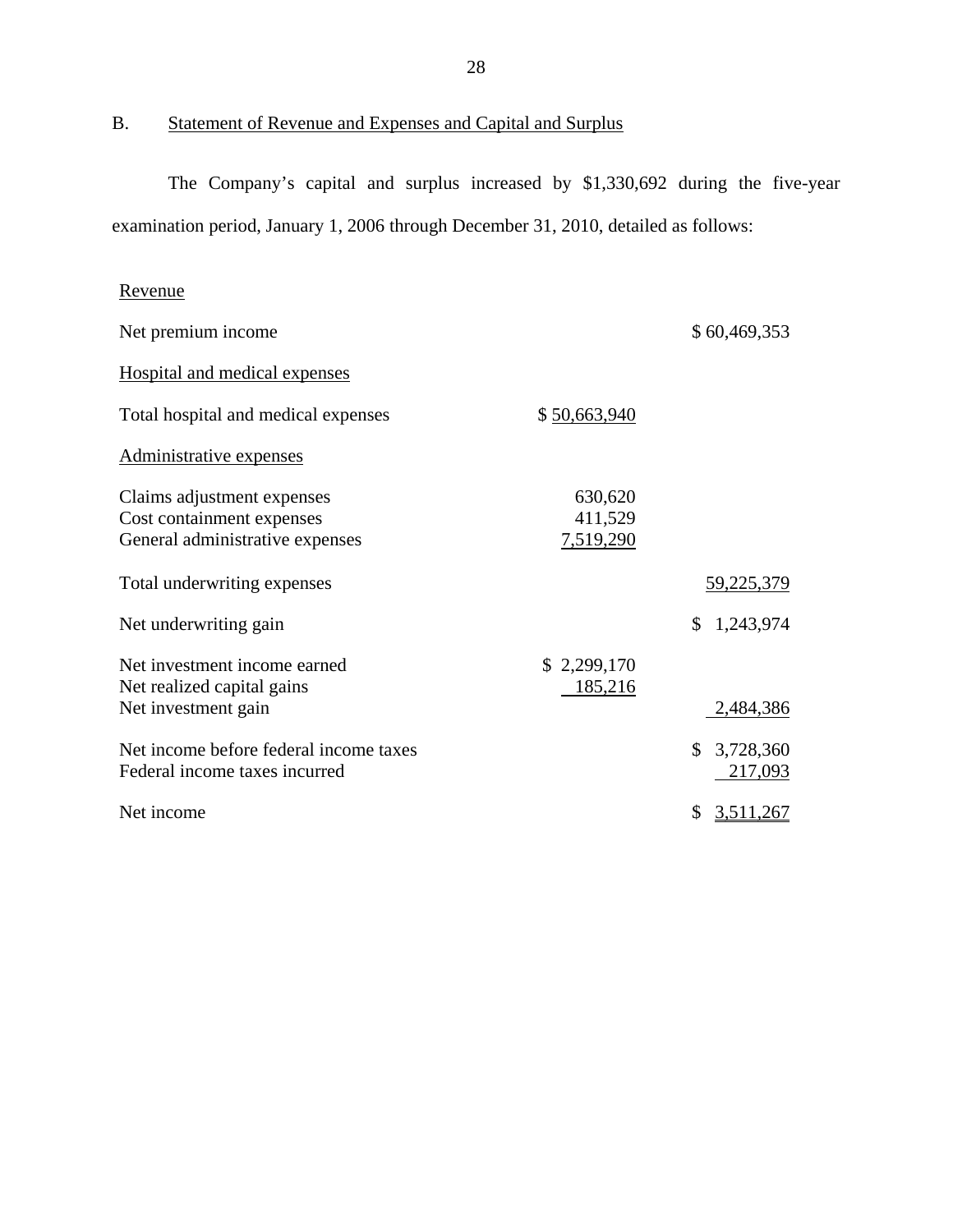# Change in Capital and Surplus

| Capital and surplus, per report on   |  |
|--------------------------------------|--|
| examination, as of December 31, 2005 |  |

 $$7,587,894$ 

|                                          | Gains in<br>Surplus | Losses in<br>Surplus |             |
|------------------------------------------|---------------------|----------------------|-------------|
| Net income                               | \$3,511,267         |                      |             |
| Change in net unrealized capital gains   | 2,470               |                      |             |
| Change in net deferred income tax        |                     | \$831,346            |             |
| Change in non-admitted assets            | 823,966             |                      |             |
| Dividends to stockholders                |                     | 2,048,734            |             |
| Aggregate write-ins for gains in surplus | $\theta$            | 126,931              |             |
| Net increase in capital and surplus      |                     |                      | 1,330,692   |
| Capital and surplus, per report on       |                     |                      |             |
| examination, as of December 31, 2010     |                     |                      | \$8,918,586 |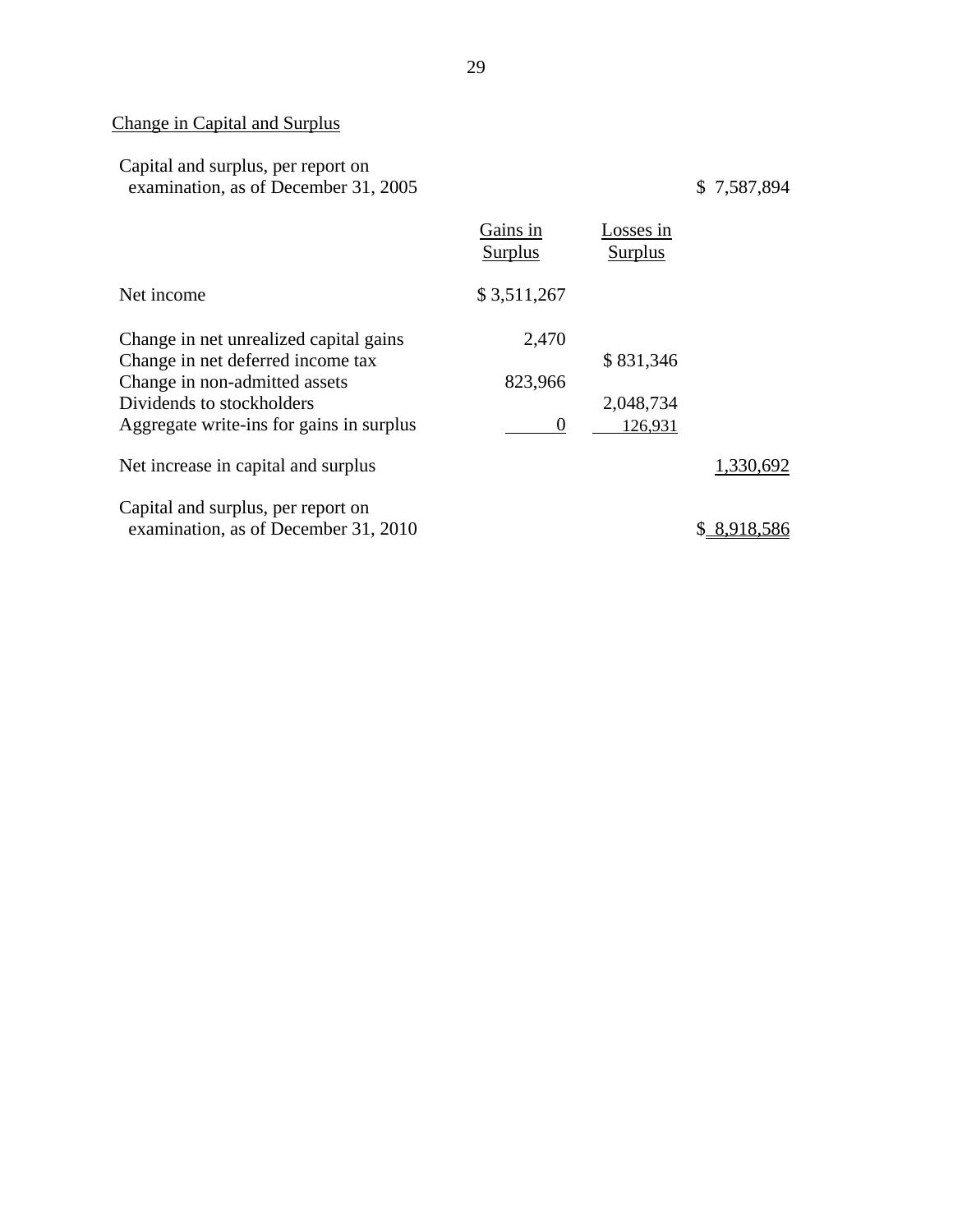#### **4. CLAIMS UNPAID**

<span id="page-31-0"></span>The examination liability of \$1,081,534 is the same as the amount reported by the Company as of the examination date.

The examination analysis of the claims unpaid reserves was conducted in accordance with generally accepted actuarial principles and practices and was based on statistical information contained in the Company's internal records and in its filed annual statements as verified during the examination. The examination reserve was based upon actual payments made through a point in time, plus an estimate for claims remaining unpaid at that date. Such estimate was calculated based on actuarial principles, which utilized the Company's experience in projecting the ultimate cost of claims incurred on or prior to December 31, 2010.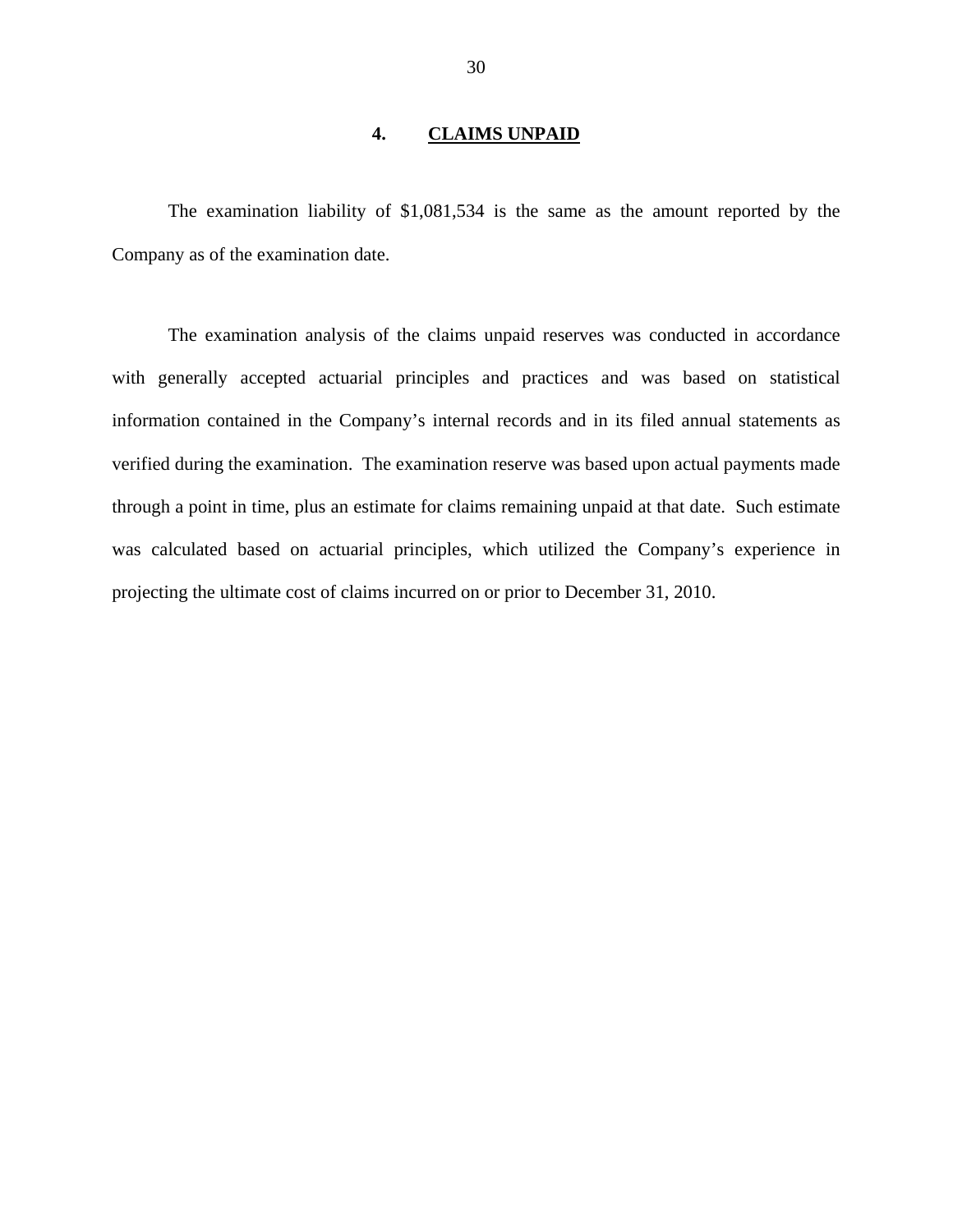### **5. COMPLIANCE WITH PRIOR REPORT ON EXAMINATION**

<span id="page-32-0"></span>The prior report on examination, as of December 31, 2005, contained one (1) comment and recommendation. The current status of this matter is as follows (page number refers to the prior report):

## **ITEM NO. PAGE NO.**

#### Management and Controls

1. It is recommended that those board members, who do not 8 fulfill their fiduciary responsibility to the Company by attending the majority of board meetings, resign or be replaced by the Company.

*The Company has not complied with this recommendation*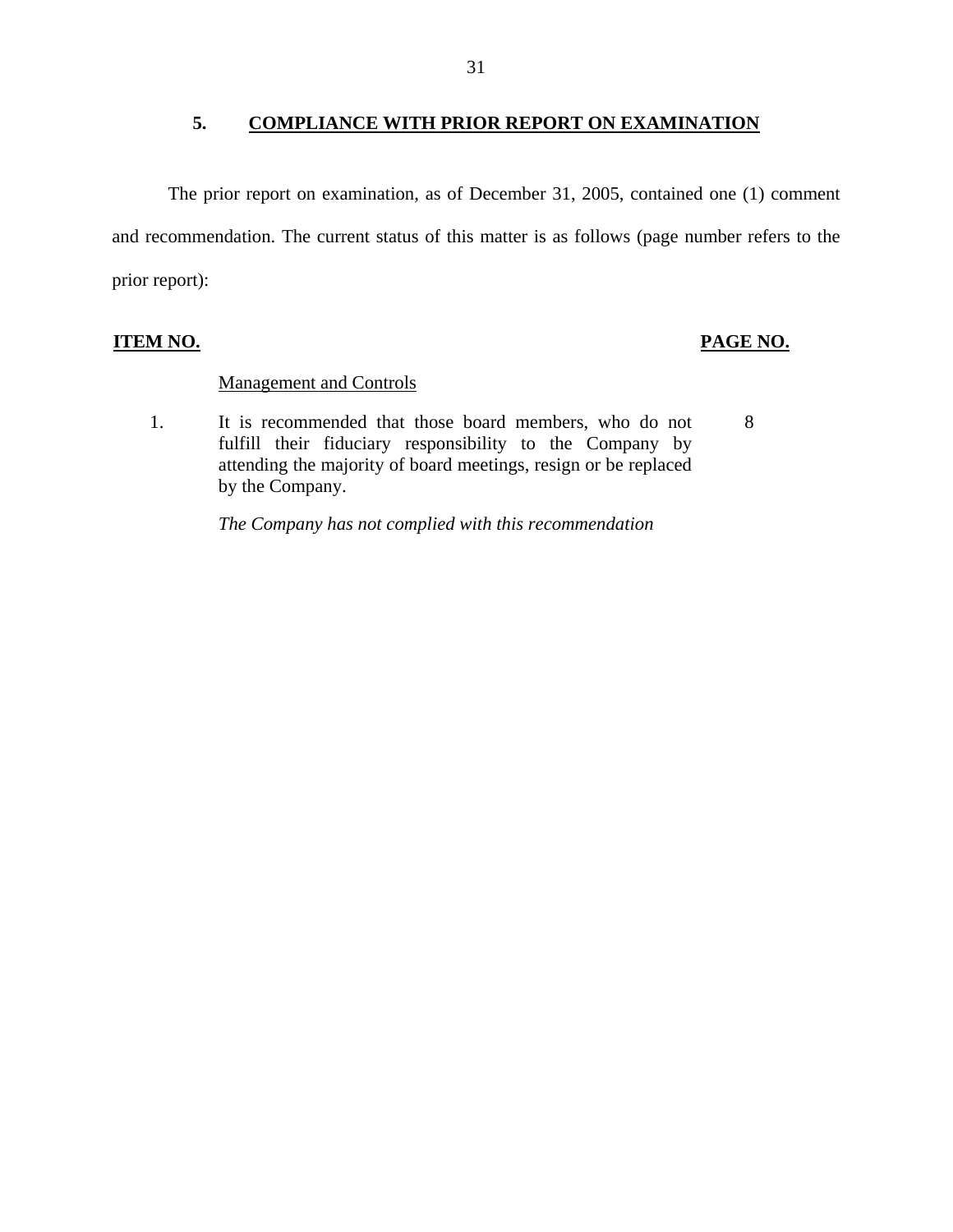#### **6. SUMMARY OF COMMENTS AND RECOMMENDATIONS**

### **ITEM** PAGE NO.

#### A. Corporate Governance

- i. It is recommended that the Company comply with Article III, Section 1 of its by-laws by ensuring that the board is composed of the requisite number of directors. 7
- ii It is recommended that the Company record the legal names of its board members in the board of directors' minutes. 9
- iii. It is recommended that board members who do not fulfill their fiduciary responsibility to the Company by attending the majority of board meetings, resign or be replaced by the Company. 10
- iv. It is recommended that the Company comply with Article III, Section 3 of its by-laws, by ensuring that it convenes the requisite number of board of directors' meetings. 10

#### B. Enterprise Risk Management ("ERM")

It is recommended that historic records of ERM dashboards be maintained to facilitate monitoring of risk management performance. 19

#### C. Accounts and Records

- i. It is recommended that the Company receive an appropriate portion of any HCRA audit settlement expense and related liability from the HMO and report on its financial statements all assessments and surcharges in accordance with the Annual Statement instructions of the National Association of Insurance Commissioners ("NAIC"). 25
- ii. It is recommended that the Company accurately disclose the HCRA assessment expense and the related liability in the notes to its filed annual statements, in accordance with the Annual Statement Instructions of the National Association of Insurance Commissioners.. 25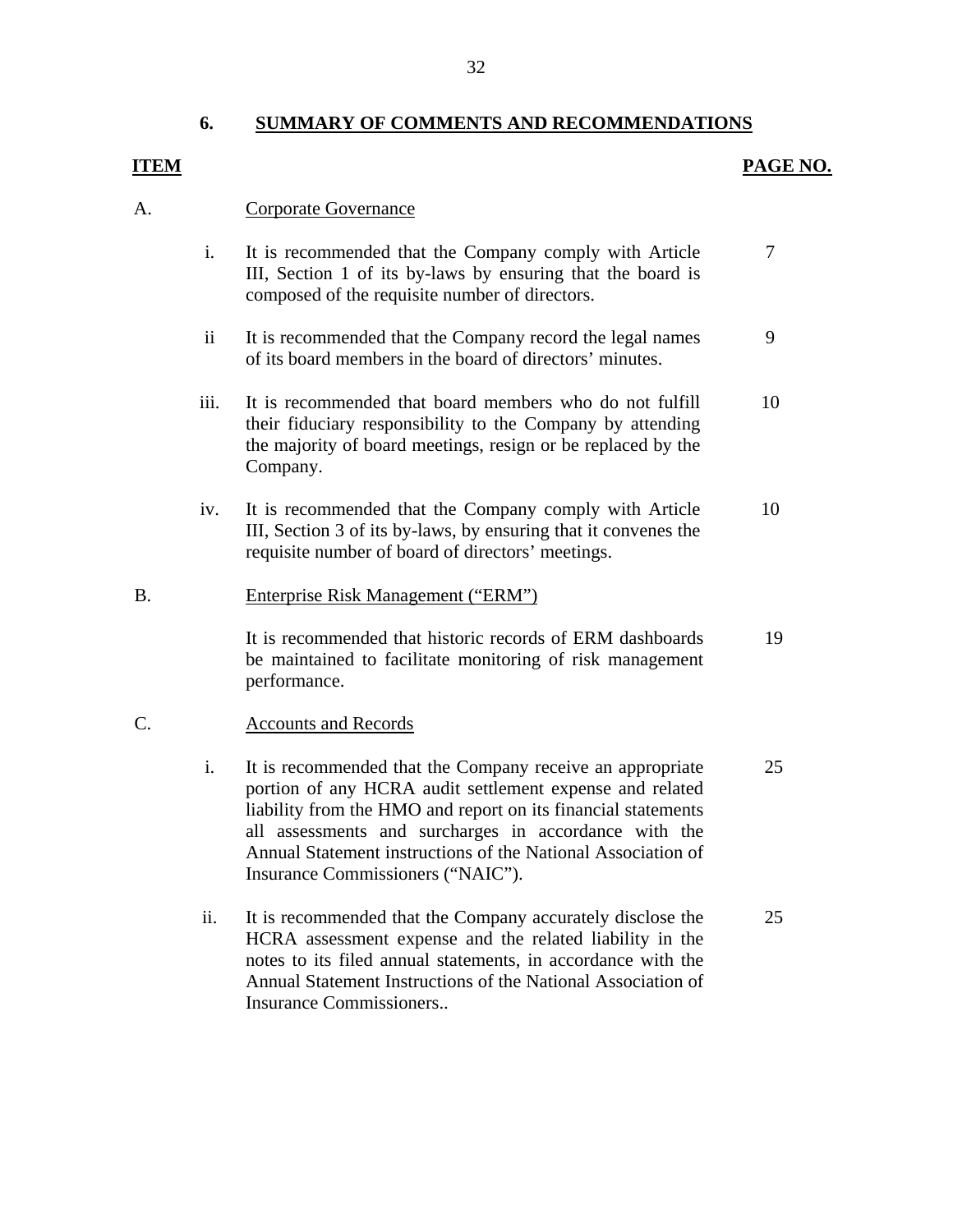iii. It is recommended that the Company modify the provider identification process to accurately reflect all providers subject to New York HCRA surcharge. 26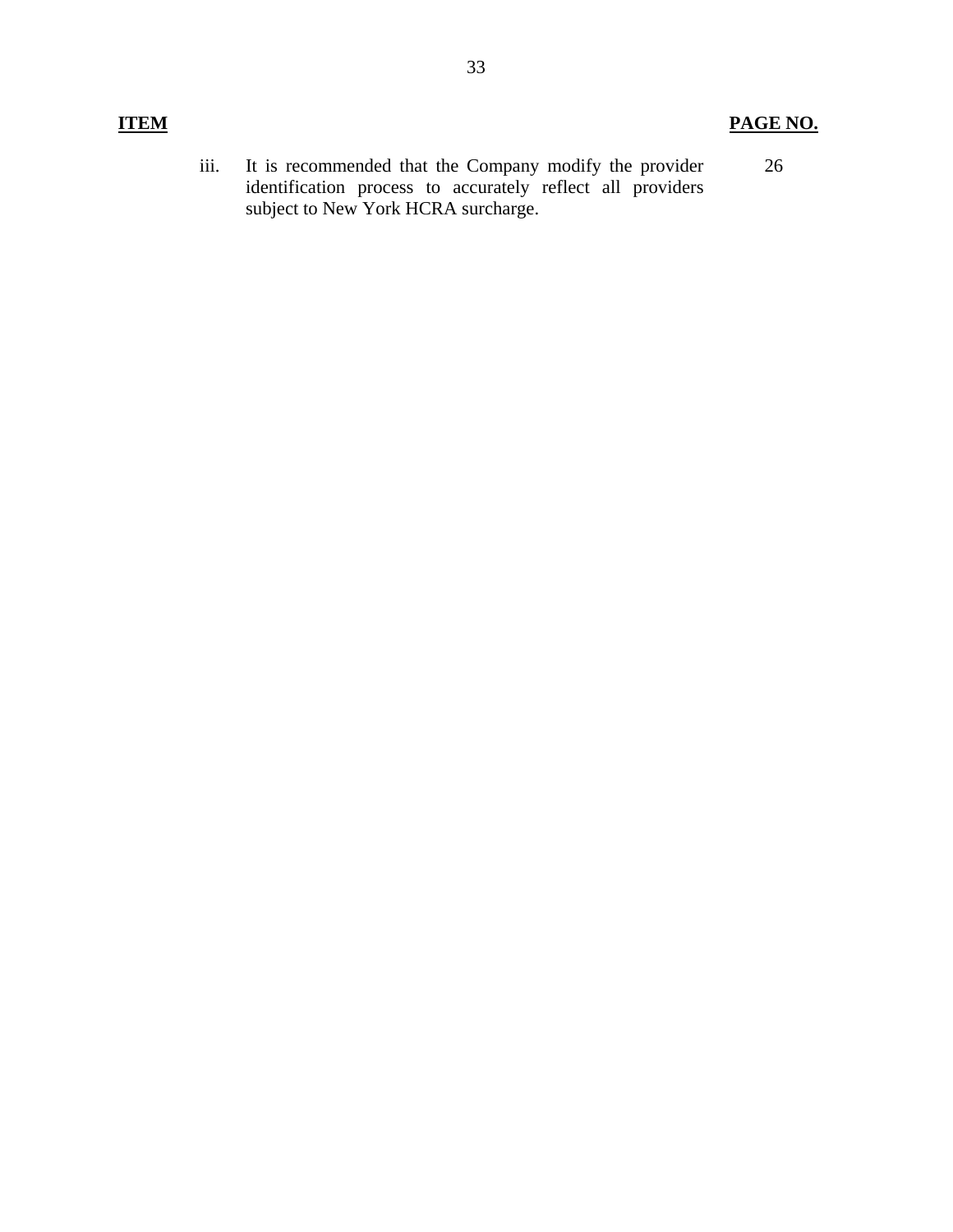Respectfully submitted,

\_\_\_\_\_\_\_\_\_\_/S/\_\_\_\_\_\_\_\_\_\_\_\_\_\_

Pearson A. Griffith Associate Insurance Examiner

STATE OF NEW YORK ) )SS. ) COUNTY OF NEW YORK)

Pearson A. Griffith being duly sworn deposes and says that the foregoing report submitted by him is true to the best of his knowledge and belief.

> $/S/$ Pearson A. Griffith

Subscribed and sworn to before me

this \_\_\_\_\_\_ day of \_\_\_\_\_\_\_\_\_\_\_\_\_\_\_\_\_\_ 2013